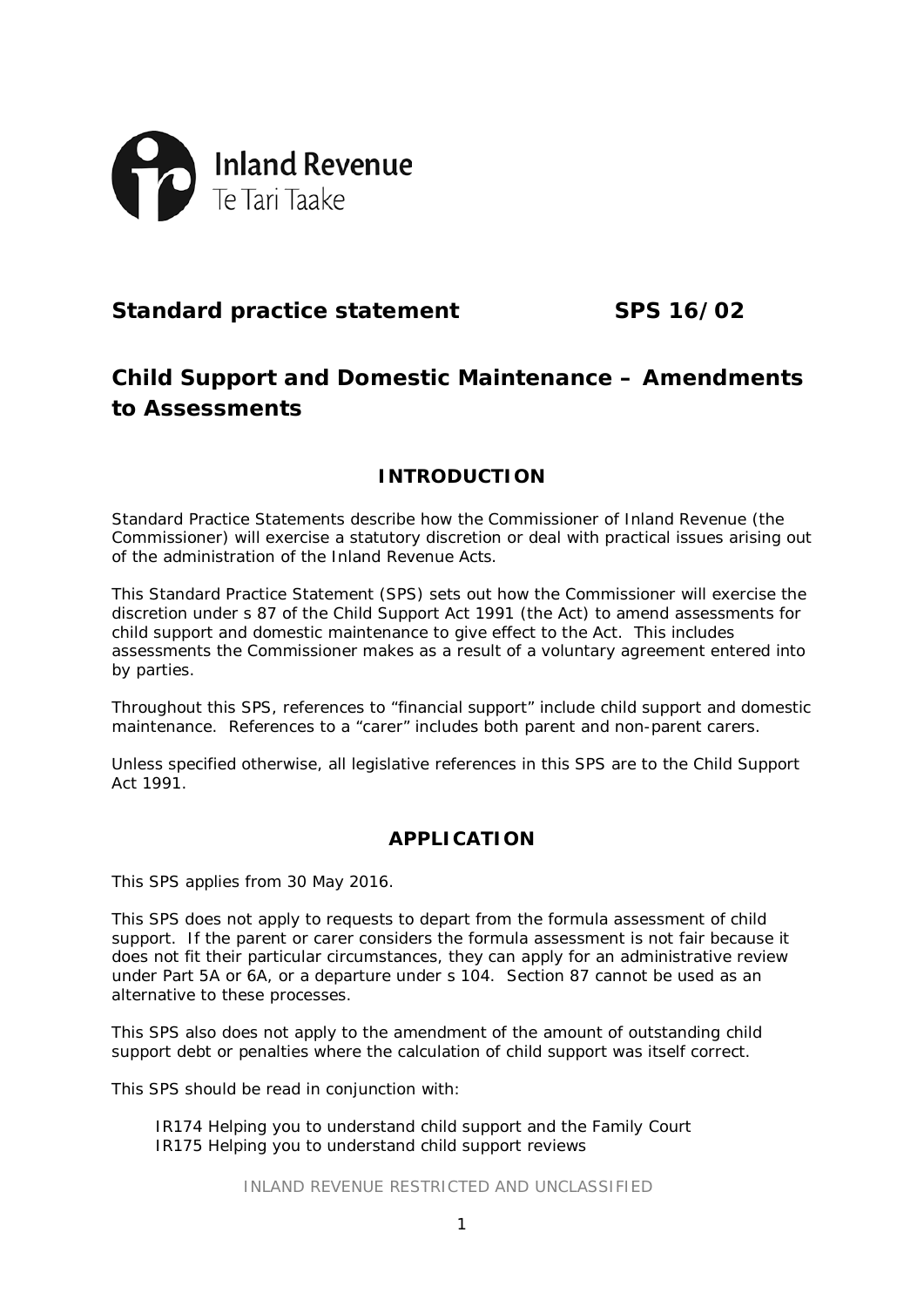IS 10/07 *Care and management of the taxes covered by the Inland Revenue Acts – Section 6A(2) and (3) of the Tax Administration Act 1994* (*Tax Information Bulletin* Vol 22, No 10 (November 2010): 17) *Status of the Commissioner's advice* (*Tax Information Bulletin* Vol 24, No 10 (December 2012): 86)

If a customer is not satisfied with the level of service they receive from Inland Revenue, they can obtain more information about the Complaints Procedure at: [http://www.ird.govt.nz/aboutir/who-we-are/structure/complaints/.](http://www.ird.govt.nz/aboutir/who-we-are/structure/complaints/)

## **STANDARD PRACTICE**

## **Summary**

- 1. Section 87 of the Child Support Act 1991 gives the Commissioner a wide discretion to amend any assessment at any time where it is considered the changes are necessary to give effect to the Act. The amendments can apply to assessments for the current child support year, a future year, or to past years (in which case parties may receive, or be required to make, payments for previous years). A child support year runs from 1 April to 31 March of the following year.
- 2. The Commissioner is not limited as to the number of years for which past year assessments can be amended. In the past, Inland Revenue's practice has been to amend all incorrect assessments over a number of years. The Commissioner no longer considers this to be the best approach for dealing with s 87 amendments, as it uses considerable Inland Revenue resources and also has the potential to create uncertainty for parents or carers. Instead, the practice now is for the Commissioner to consider the circumstances of individual cases before making changes to past years. This is because any changes will generally result in opposite effects for the parties involved. The liable parent will be required to pay more (or less) than originally assessed and the receiving carer will receive more (or less) than originally assessed. Changes to assessments could also result in the obligations of the parties being reversed, so that the receiving carer becomes the liable parent and vice versa.
- 3. There are a number of sections in the Act that specifically allow, and in some cases require, the Commissioner to amend an assessment. Section 87(3) also sets out situations where an assessment may be amended. The Commissioner may amend assessments in all of these cases, although assessments may also be amended outside of these specially defined cases. Section 87(4) and the opening words of s 87(3) make it clear that the Commissioner's power to amend assessments is not limited. All that is required is that the amendment is necessary to give effect to the Act.
- 4. Sections 6 and 6A of the Tax Administration Act 1994 set out the Commissioner's duties and responsibilities for the care and management of the various taxes. These provisions apply to child support, and the interpretation statement IS 10/07: *Care and management of the taxes covered by the Inland Revenue Acts - section 6A(2) and (3) of the Tax Administration Act 1994* will also apply.
- 5. This SPS states that the Commissioner is to consider all amendment requests made by parents or carers and errors identified by Inland Revenue staff. Before an assessment is amended, the amendment must be considered necessary to give effect to the Act. When considering whether an assessment should be amended,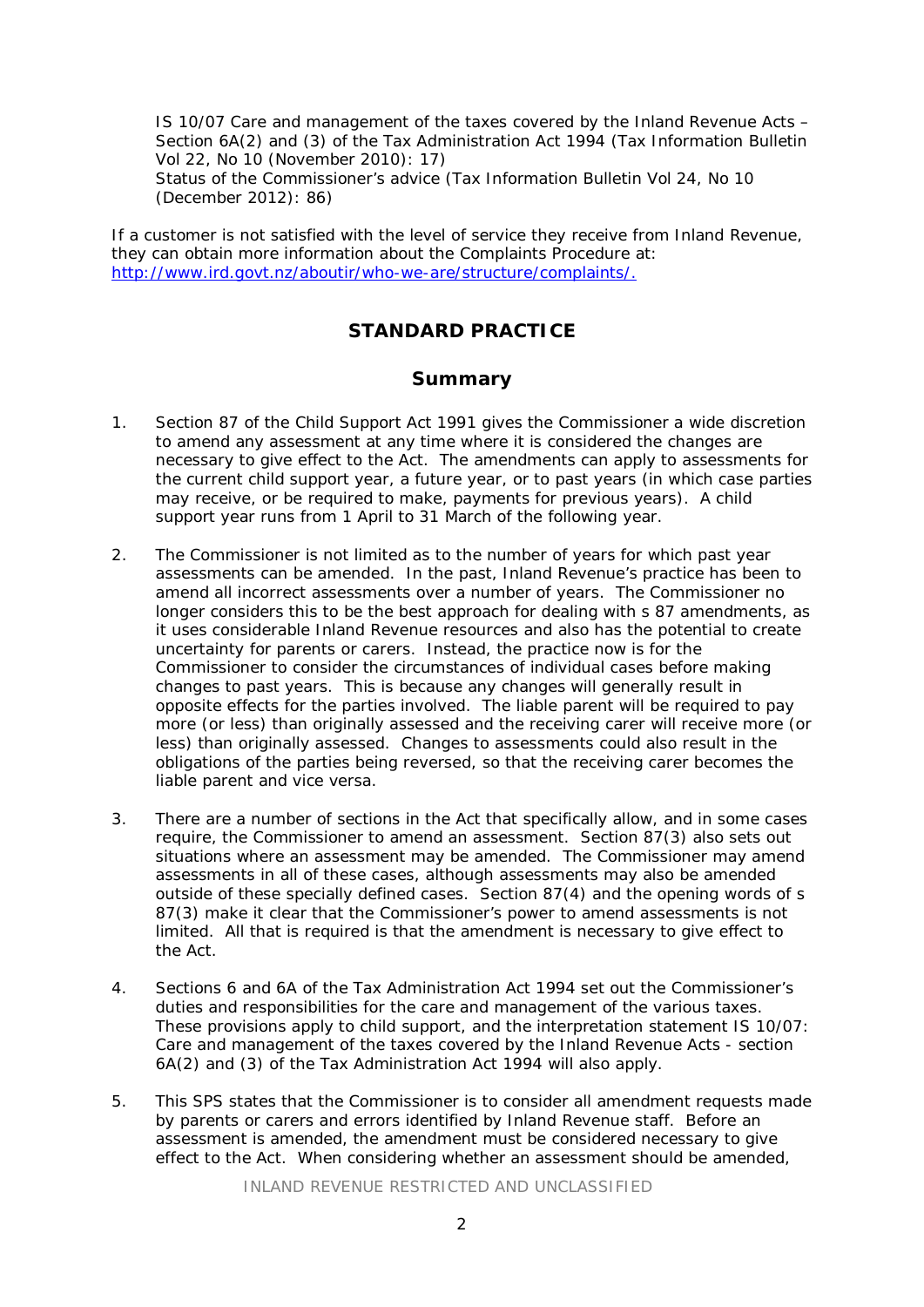the Commissioner will consider the principles set out in this SPS. Not all assessments will necessarily be amended.

- 6. The time that an assessment is amended from will be determined by specific rules discussed below in [25], [26] and [32(a)]. These apply where the Commissioner considers the assessment should be amended, and where there has been a cessation event, a change in living circumstances, or an estimate and subsequent discovery of the correct taxable income by the Commissioner.
- 7. In all other cases, the time that the assessment is amended from will generally depend on when the particular change, event or error occurred (and therefore the assessment that it affects). If the change or event occurred in the current child support year, amendments will generally be made from the date that the particular change or event occurs.
- 8. Aside from the rules set out in [25] [27], if the assessment relates to a period before the current child support year, amendments will generally be made from the start of the current year (subject to specified exceptions set out in [32]). This ensures a consistent and impartial treatment to all child support customers.

## **Detailed Discussion**

#### **When can an assessment be amended under section 87?**

- 9. Section 87 applies to assessments of child support and domestic maintenance.
- 10. An assessment of child support can arise from a formula assessment determined under Part 2 of the Act, the acceptance of a voluntary agreement entered into by parties under Part 3 of the Act, or a court maintenance order under Part 4 of the Act:
	- a) A formula assessment may be amended when any of the components of the formula assessment change, or when the child ceases to be a qualifying child. This includes, but is not limited to, situations where:
		- i. the income of one or both of the parents changes;
		- ii. the qualifying child moves into a different age bracket;
		- iii. the dependent child allowance changes (for example, if the number of dependent children changes, the care cost percentage changes, or the dependent children move into a different age bracket);
		- iv. the multi-group allowance changes (for example, when the number of children in a parent's other child support group changes);
		- v. a change to the proportion of care that each parent or carer provides for the child (the care percentage) results in a change to the care cost percentage;
		- vi. the qualifying child becomes financially independent;
		- vii. the qualifying child lives with another person in a marriage, civil union or de facto relationship.

It may also be necessary to amend an assessment where an independent decision has been made that an assessment should be amended. For example, an amendment may be necessary to comply with:

viii. a court-ordered departure, or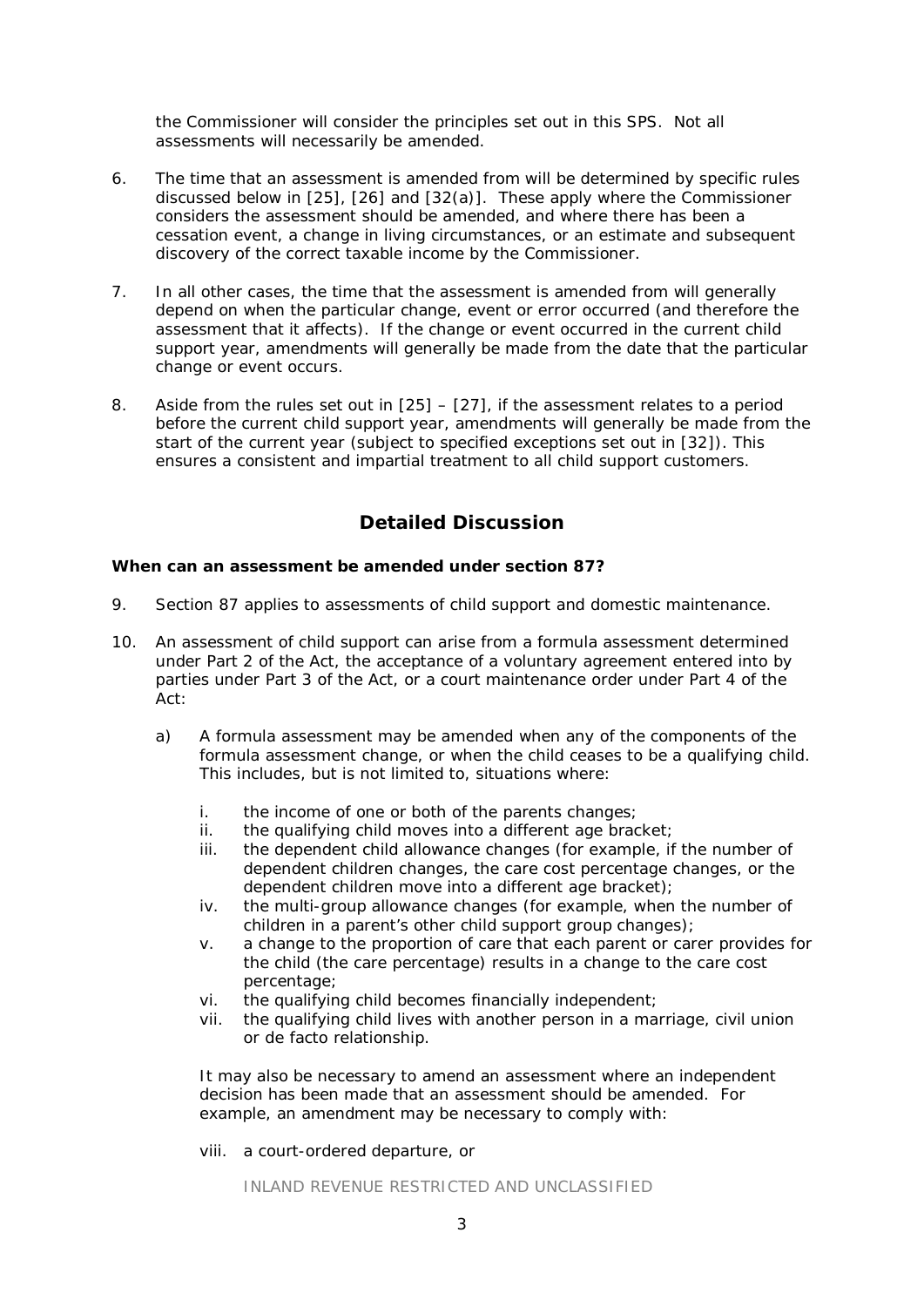- ix. a departure made under an administrative review.
- b) An assessment may also be amended when the Commissioner accepts a voluntary agreement of child support that has been entered into by the parties. This includes, but is not limited to, situations where:
	- i. the voluntary agreement between the parties is amended and the Commissioner accepts an application to administer the amended agreement;
	- ii. a court makes an order to cancel, vary, extend or suspend a voluntary agreement under s 32(2)(d) of the Property (Relationships) Act 1976;
	- iii. the payments under the voluntary agreement cease to be payable, for example, if the voluntary agreement expires.
- 11. An assessment of domestic maintenance can arise either from the acceptance of a voluntary agreement between parties, or from a court order. These assessments of domestic maintenance can be amended in various situations, including when:
	- a) both parties agree to amend their voluntary agreement, or
	- b) a court orders the amendment.
- 12. Amendments to child support assessments can either be initiated when the Commissioner becomes aware of new information affecting a child support assessment, or be requested by parents or carers (for example, after a change in circumstances that affects the calculation of financial support).
- 13. If a parent or carer considers that the formula assessment does not adequately take into account their circumstances, they can apply for a review. This is not covered by s 87 or this SPS. See principle (c) in [23] below, and the Inland Revenue guide IR175 *Helping you to understand child support reviews* for more information.

#### **Informing Inland Revenue about changes**

- 14. A parent or receiving carer is required by law to advise Inland Revenue of any change in their living circumstances that may affect their care cost percentage, any allowances, or their multi-group cap (if applicable).
- 15. When a parent or carer becomes aware of any other change that may affect the amount of financial support they pay or receive, they should advise Inland Revenue at the earliest opportunity. This will ensure greater certainty for both parties. Furthermore, in some cases, failing to notify the Commissioner of changes is treated as an offence under s 208 of the Act. This includes failing to notify the Commissioner of changes in living circumstances or of a change of address.
- 16. It is best for all parties to inform Inland Revenue promptly regarding possible changes to assessments. Certainty works both ways. The Commissioner retains the discretion to amend (or not to amend) assessments at any time. This means that if Inland Revenue is advised of a change in circumstances well after the change or event took place, the Commissioner may consider the assessment should not be amended. Conversely, there may be good reason for the assessment to be amended and this could result in significant changes to an assessment at a later time. Advising Inland Revenue of changes as they come to light results in greater certainty of payments of financial support for all parties.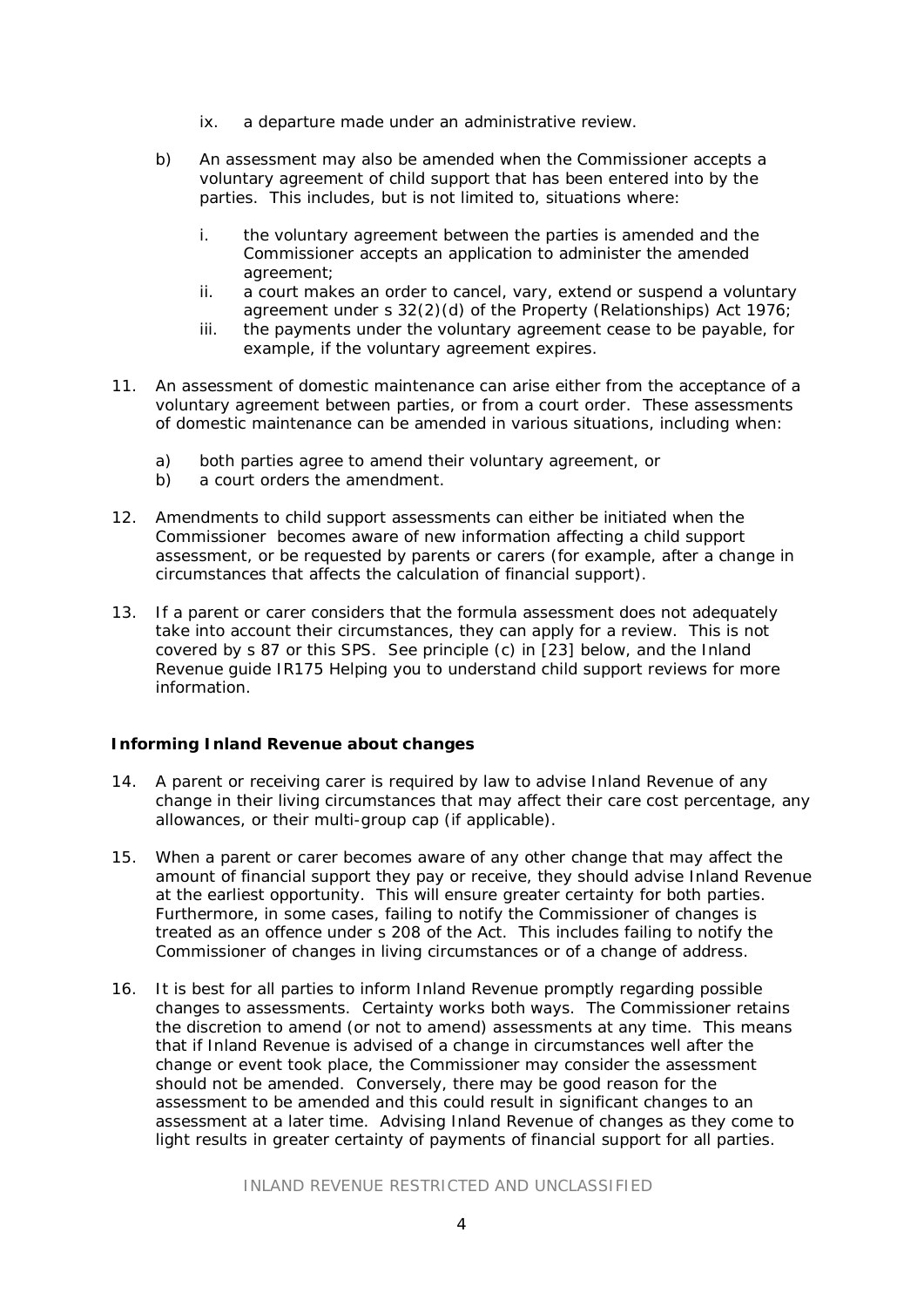#### **What information should be provided to Inland Revenue?**

- 17. When advising the Commissioner about a change that could affect an assessment, the parent or carer should provide as much information and evidence as possible. Where relevant, the following information should be provided:
	- a. A description of the event or change, including the background circumstances.
	- b. The dates of events that affect the assessment.
	- c. How the change or event was identified.
	- d. If the amendment relates to a prior child support year and the Commissioner was not notified within 28 days of the change/event, an explanation of the delay in notifying Inland Revenue.

In addition, the parent or carer should provide any other evidence they consider relevant. This may help to ensure the amendment request progresses more efficiently as the Commissioner may not need to request further evidence from the parent or carer. What is relevant will depend on the amendment being requested. In some instances, the Commissioner may verify information provided by the requesting party with other sources of information.

- 18. The Commissioner has secrecy obligations under part 4 of the Tax Administration Act 1994 and s 240 of the Child Support Act 1991 and therefore may not be able to divulge information provided by another party (including other parents or carers in the child support relationship).
- 19. There are exceptions to this. For example, s 240(2) specifically sets out communications that are permitted. Another example is s 96H which applies under an administrative review and allows the Commissioner to send documentation to the other parties to the application for the administrative review.
- 20. To ensure the Commissioner has the correct information and is able to make an accurate assessment, it is important that all available relevant information and supporting evidence is provided. The Commissioner may also ask for evidence for specific periods of time.
- 21. The Commissioner is legally able to act on the basis of the documents and information held by Inland Revenue, and is not required to conduct any enquiries or investigations or to require that any further information be supplied. However, the Commissioner will not amend an assessment where it is reasonably suspected that the information provided by a parent or carer may be false. To ensure the Commissioner has complete information, parents or carers should, as far as possible, proactively provide all relevant information.

#### **Principles**

- 22. An amendment to an assessment can only be made under s 87 if the Commissioner considers the amendment necessary to give effect to the Act. This will include amendments required to give effect to a formula assessment, a voluntary agreement accepted by the Commissioner, a court order or a legislative exemption under Part 5A of the Act.
- 23. The Commissioner is not required to, and will not necessarily, amend all assessments that are incorrect. As part of the care and management obligations,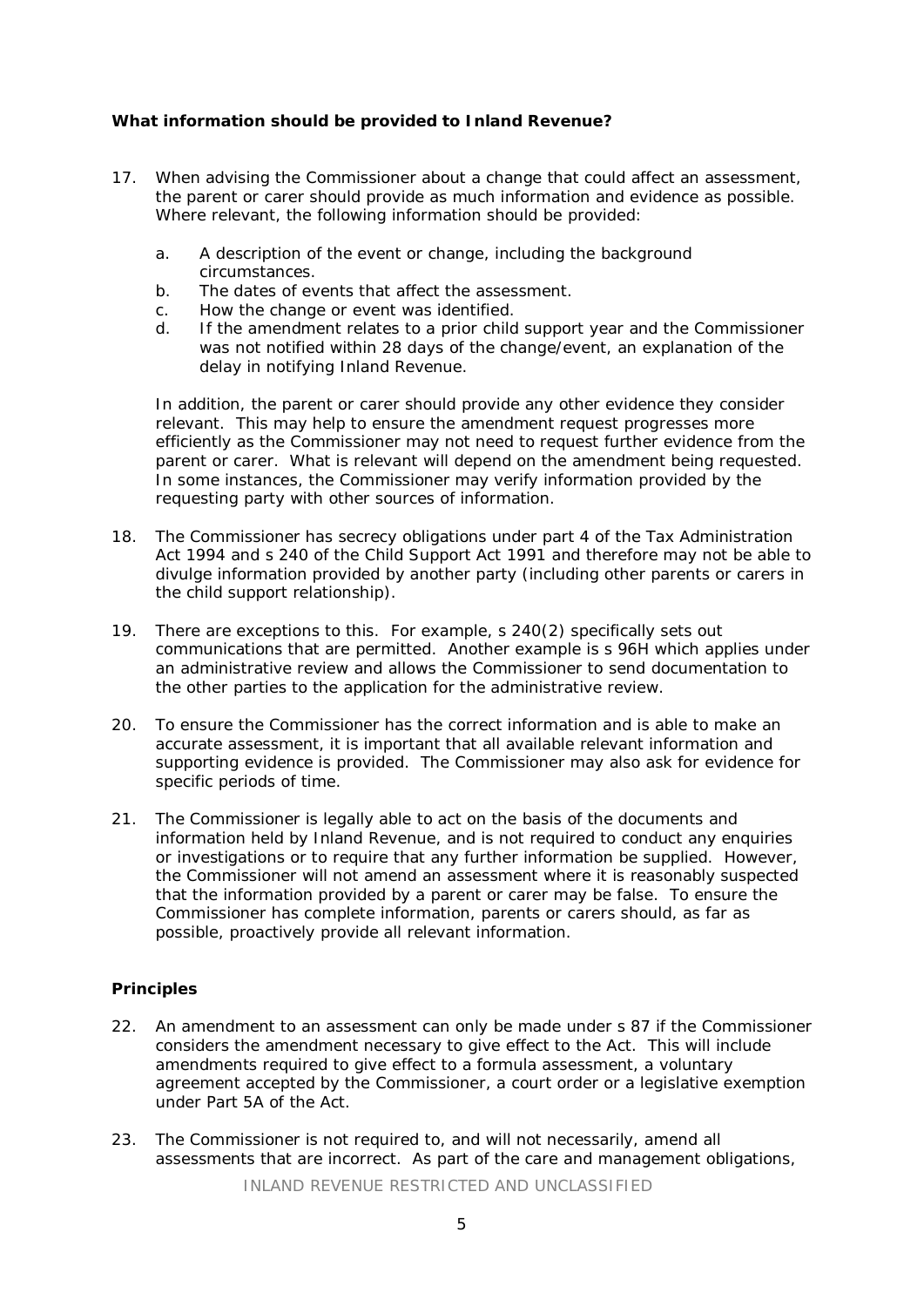the Commissioner will weigh up a number of principles to decide whether to amend an assessment. These principles are explained below. Note that these principles are not listed in order of importance. The principles that apply and the weighting that they are given will depend on the particular fact situation.

## *(a) Giving effect to the Act*

This involves considering what provision of the Act the amendment would give effect to. In many instances, even where it requires an assessment to be amended, the Act also provides a discretion for the Commissioner as to when to make the amendment.

The objects of the Act (set out in s 4) are:

- to affirm the right of children to be maintained by their parents
- to affirm the obligation of parents to maintain their children
- to provide that the level of financial support to be provided by parents for their children is to be determined according to their relative capacity to provide financial support and their relative levels of provision of care
- to ensure that parents with a like capacity to provide financial support for their children should provide like amounts of financial support
- to provide legislatively fixed standards in accordance with which the level of financial support to be provided by parents for their children should be determined
- to affirm the right of carers who provide significant care to children to receive financial support in respect of those children from a parent or parents of the children
- to enable carers of children to receive support in respect of those children from parents without the need to resort to court proceedings
- to ensure that equity exists between parents and, where applicable, carers, in respect of the costs of supporting children
- to ensure that obligations to birth and adopted children are not extinguished by obligations to stepchildren
- to ensure that the costs to the State of providing an adequate level of financial support for children and their carers is offset by the collection of a fair contribution from liable parents
- to provide a system whereby child support and domestic maintenance payments can be collected by the Crown, and paid by the Crown to those entitled to the money.

Therefore, the Commissioner must consider whether the objects will be met if either the status quo is retained and no amendment is made or the amendment is made to the assessment.

There are three situations where the current practice focuses on giving effect to the Act. First, where there has been a change in living circumstances, s 82 sets out the rules that must be applied for amending assessments. These rules are discussed further in [25].

Second, where the Commissioner has previously estimated taxable income under s 39 and later ascertains the correct amount of income, the assessment will be amended as if the correct amount is, and always has been, the person's taxable income. This is discussed further in [26].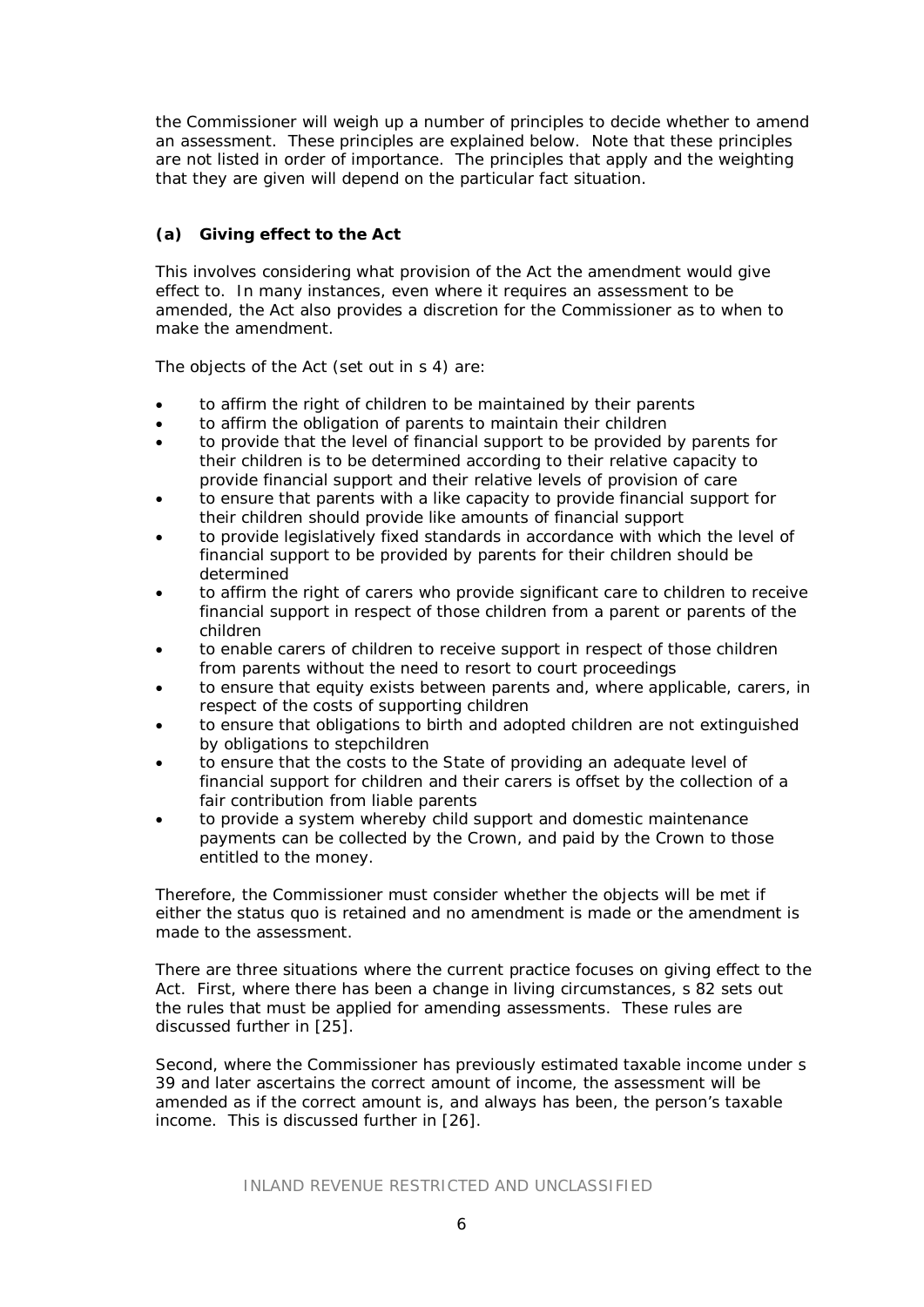Third, where there has been an event that means the liability to pay child support has ceased, the assessment must be amended. This applies to three situations: first, where there is a formula assessment and one of the events in s 25 of the Act has occurred; second, where there is a voluntary agreement and one of the events in s 62 of the Act has occurred; and third, where there is a court order in force and an event under s 71(c) or (d) of the Act has occurred. The Commissioner will amend from the date that the cessation event took place unless, after considering the other principles listed below, there are overriding reasons to amend from a different date.

## *(b) Length of time since the change or event*

Generally, the older the period of reassessment, the less likely it is that an amendment will be made. This is because facts and circumstances are often harder to establish, making it difficult for the parties to provide reliable evidence to help substantiate a reassessment.

The Commissioner will consider the parent or carer's disclosure of information. In particular, where there has been a delay in informing Inland Revenue of the change or event, the Commissioner will consider the reasons for the delay. A parent or carer is expected to promptly notify the Commissioner of changes or events that affect a child support assessment.

## *(c) Other administrative options available*

Where a parent or carer considers that the formula assessment calculated under the Act is not fair because it does not fit their particular circumstances, they can apply for an administrative review or a departure order. The rules relating to administrative reviews and departure orders are contained in Parts 6A, 6B and 7 of the Act. Section 87 cannot be used as an alternative to these processes. For further information on these processes, see the Inland Revenue publications IR174 *Helping you to understand child support and the Family Court,* and IR175 *Helping you to understand child support reviews*, available at [www.ird.govt.nz](http://www.ird.govt.nz/) (keywords: IR174 or IR175).

## *(d) Complexity*

The law relating to the proposed or requested amendment must be clear and unambiguous. The Commissioner will not make an amendment where there is a complex, unresolved issue (for example, issues that are before a court or covered only by proposed new legislation yet to be passed by Parliament).

## *(e) Events or changes in the intervening years*

When considering an amendment to a past-year assessment, the Commissioner will consider whether the parent or carer's situation is likely to have significantly changed over the period. For example, while an event requiring an assessment to be amended may have occurred five years ago, another change may have occurred three years ago that means the original amendment is not required to the same extent.

Making a retrospective amendment to a previous assessment might only be fair if the assessments for the intervening periods are also made.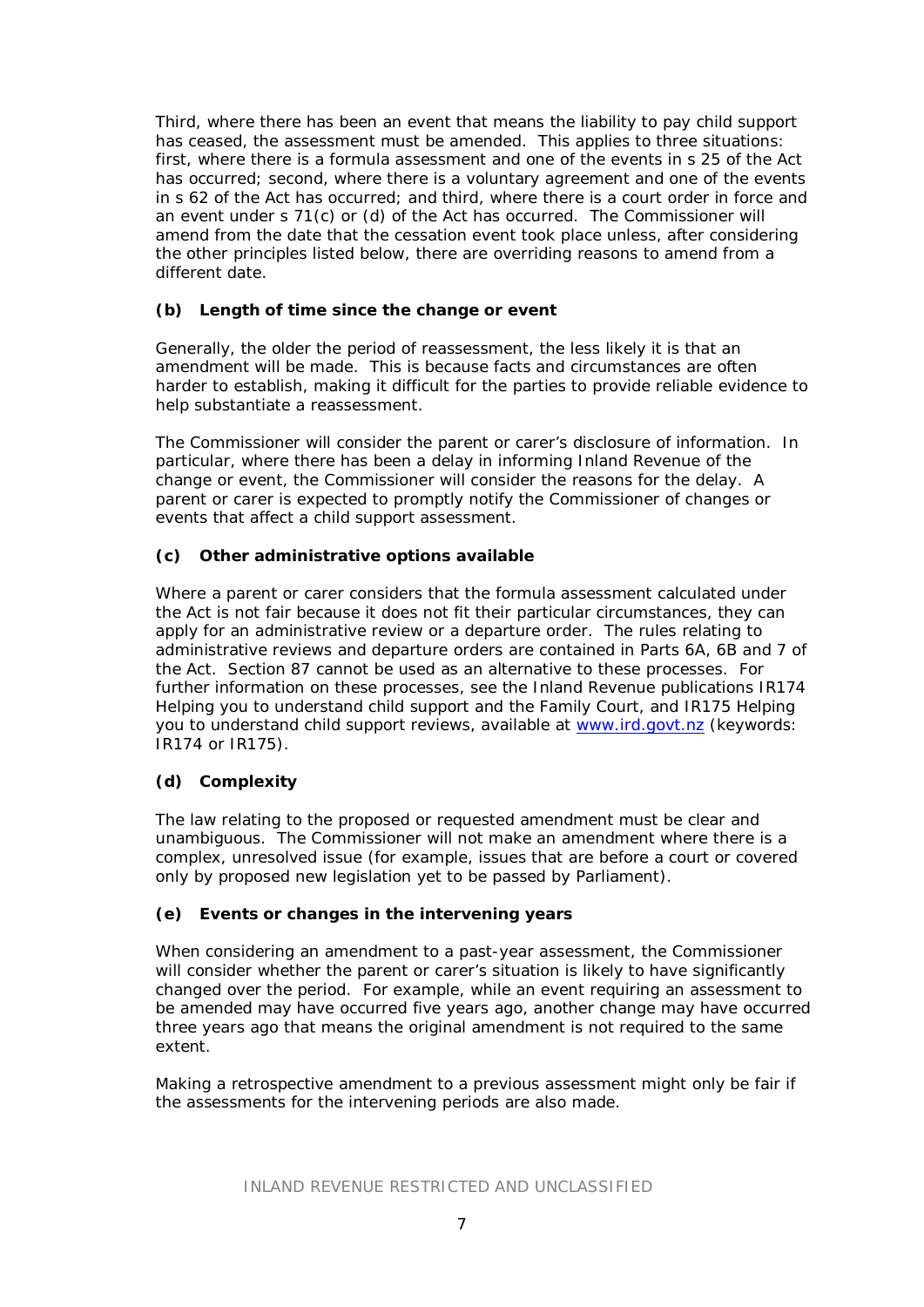## *(f) Voluntary compliance*

Where possible, any decision to amend an assessment should not discourage the voluntary compliance of parents and carers with their legal obligations, including their obligations to provide information.

## *(g) Compliance costs*

One of the care and management principles to be taken into account by the Commissioner when deciding whether to amend an assessment is the effect on compliance costs for the parents or carers.

## *(h) Vexatious requests*

Amendment requests that relate to very small amounts of financial support, or requests that the Commissioner considers to be vexatious in nature, will not usually be agreed to. Whether an amount is a "very small amount" will depend on the facts of the case, the assessment period being considered and the circumstances of the individuals involved.

## *(i) Fraudulent or misleading behaviour*

Assessments will be considered for amendment in all cases where it is suspected that the Commissioner has been fraudulently or wilfully misled in order to prevent the activity resulting in a benefit to the fraudulent party. This maintains the integrity of the tax system and adheres to the concept of fairness by treating all customers that fall into this category equally.

Where fraudulent or misleading behaviour is suspected, any proposed amendment will first be reviewed by a Team Leader or a Technical and Service Advisor (or higher) before it is made. This is to ensure that a stricter process is followed by Inland Revenue where an assertion of fraudulent or misleading behaviour exists, and because such cases typically involve more complicated facts.

## *(j) Effect of the error on future assessments*

As far as possible, assessments should be correct. Where an error or a change in circumstances has occurred in the past that, if left uncorrected, would affect future assessments, this suggests the amendment should be made. Similarly, where an error occurred in the past, but the circumstances of the parents/carers have now changed so that the error is no longer applicable to their current assessment, this may suggest the amendment is less important.

## *(k) Inland Revenue communications*

If the Commissioner is persuaded that the parent or carer has made an error as a direct result of relying on advice given to them by Inland Revenue officers, favourable consideration may be given to the exercise of the discretion.

## *(l) Party ultimately affected*

Changes to assessments of child support will generally result in opposite effects for the two parties – eg, if the liable parent is required to pay more (or less) than originally assessed, then the receiving carer will receive more (or less) than originally assessed.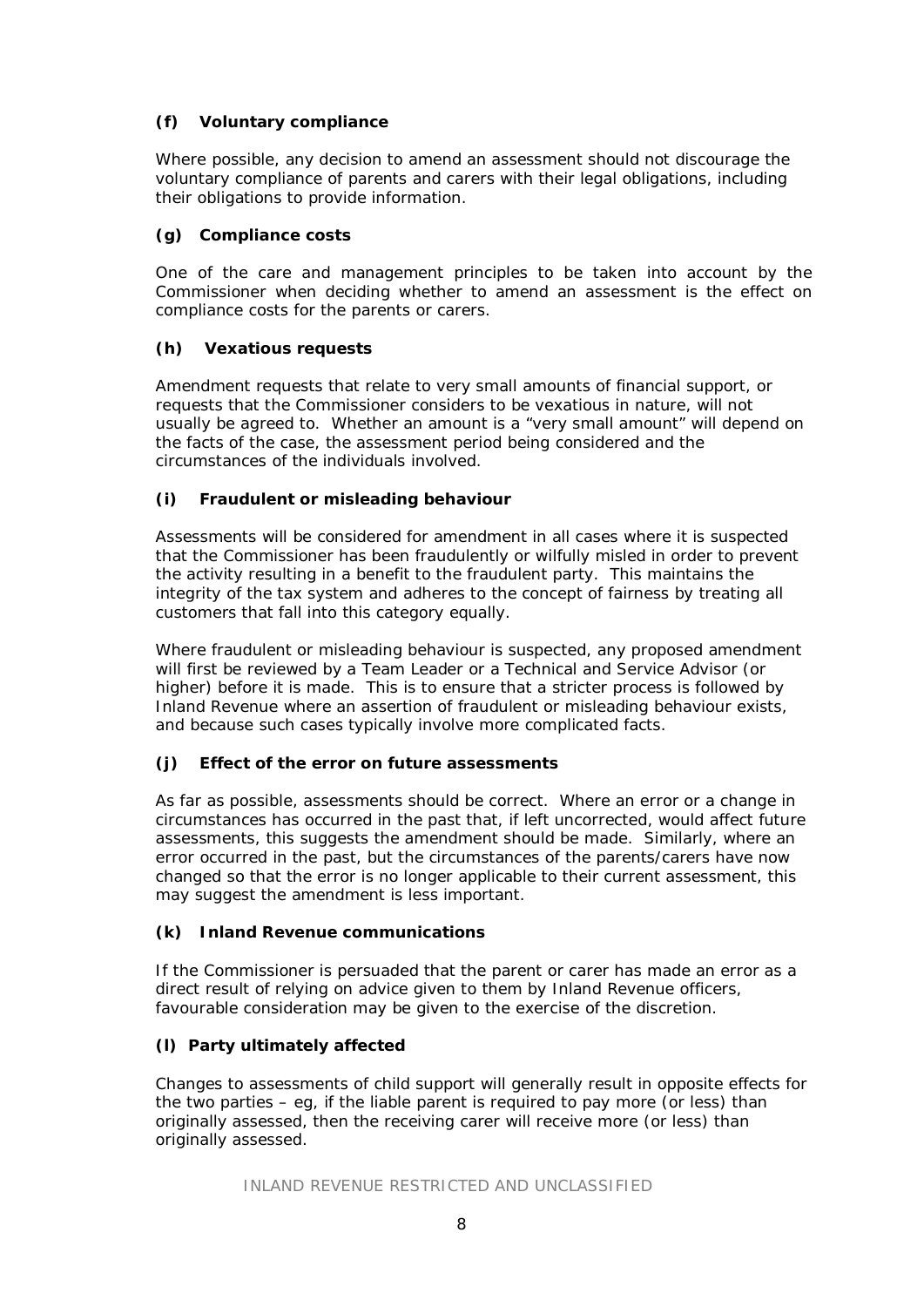A consequence of the amendment may be that the obligations between the parties are reversed, so that the receiving carer becomes the liable parent, and the liable parent becomes the receiving carer.

On the other hand, it is not always the parent or carer themselves who are better or worse off. In some cases, where the parent or carer is the recipient of a benefit, the Government is the affected party. The Government is to be treated with no more or less importance than a natural person carer or parent.

### *(m) Resources*

It is important to recognise that Inland Revenue does not have unlimited resources. The Commissioner must balance the time spent considering amendments to financial support with the time spent on other activities, and thereby meet the obligation under s 6(1) of the Tax Administration Act 1994 to protect the integrity of the tax system.

The Commissioner will be reluctant to make amendments where they would require the use of disproportionate amounts of Inland Revenue's resources. This is not to say that the Commissioner will only use minimal resources to determine whether to make amendments or will never agree to complex amendment requests. The extent and relevance of a parent or carer's disclosure will help the Commissioner determine the amount of resources needed to consider amendment requests. Ultimately, the allocation of resources will be determined on a case-by-case basis.

As noted in principle (h), amendment requests that relate to very small amounts of financial support will not usually be agreed to. Whether an amount is a "very small amount" will depend on the facts of the case, the assessment period being considered and the circumstances of the individuals involved.

To assist in the consideration of any amendment request, parents or carers should provide sufficient relevant information with their request to ensure that the facts and laws relating to the errors are clear and unambiguous. Determining unresolved factual or legal issues may require disproportionate amounts of Inland Revenue's resources such that an amendment request might be declined irrespective of the dollar amounts involved.

## *(n) Applying consistency*

In general, where a change is going to affect more than one assessment or have more than one effect on an assessment, these amendments should be made consistently.

#### *(o) Agreement between the parties*

In the case of a voluntary agreement of financial support, an assessment is likely to be amended where all parties to the agreement mutually agree on an amendment.

Similarly, where parties to a formula assessment of child support mutually agree that an amendment should or should not be made, and no Crown monies are at stake, this may be taken into account by the Commissioner.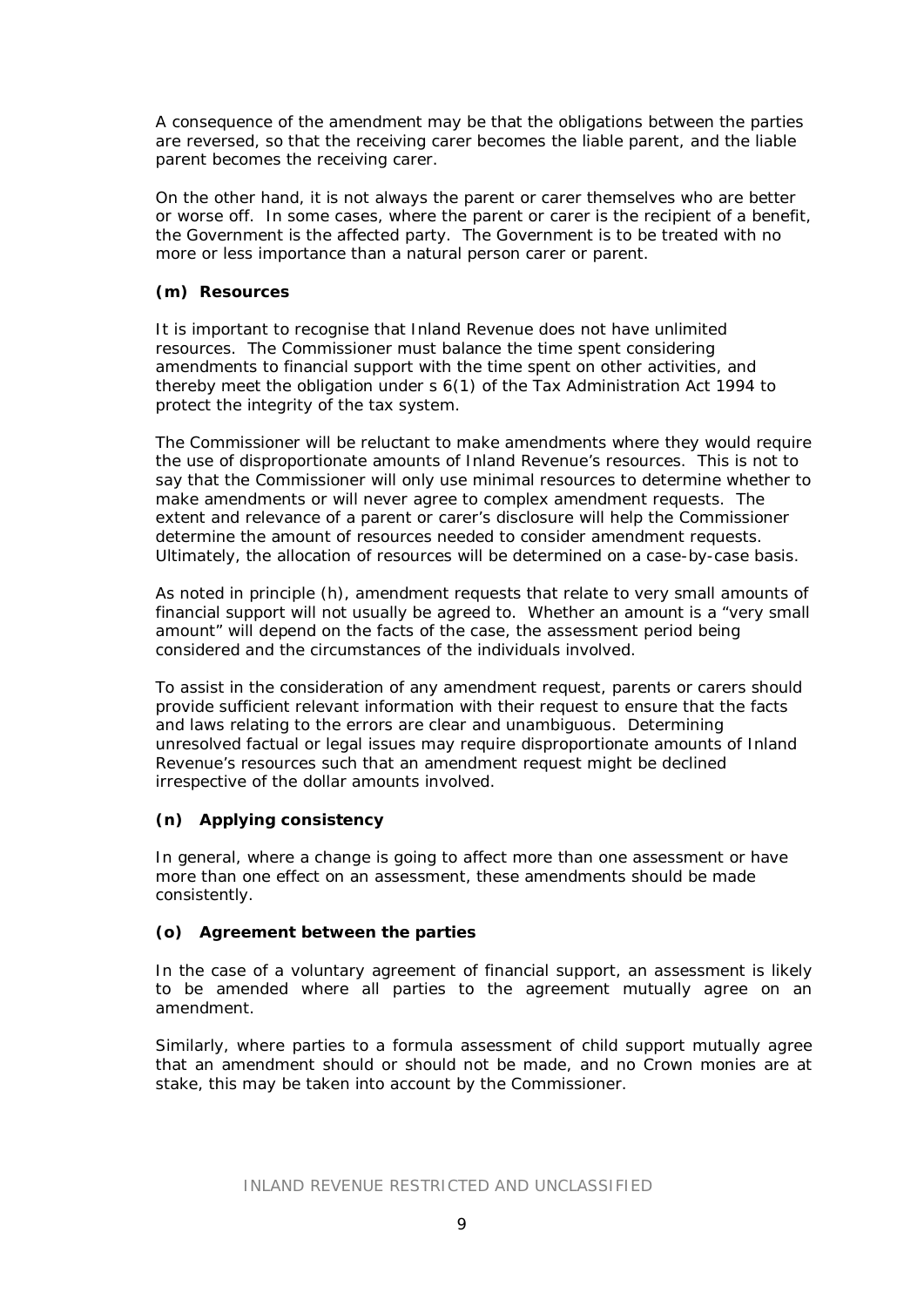24. After considering the principles above, when the Commissioner decides that an assessment will be amended, all parties to the child support relationship will be notified where possible. When a decision is made not to amend an assessment, generally only the party who made the request will be notified.

#### **Date to amend assessment(s) from**

#### *Changes in living circumstances*

25. Where there is a change in living circumstances, s 82 of the Act applies and the following rules apply.

Every receiving carer must advise the Commissioner of any change in their living circumstances if it affects the determination of their care cost percentage. Every parent must advise the Commissioner of any change in their living circumstances that affects the determination of their care cost percentage, their appropriate living allowance, any dependent child allowance, any person's multi-group allowance, or any person's multi-group cap. The rules for when these changes are treated as occurring are set out below.

*Date to amend assessments for change in living circumstances - Ordinary rules*

Where the Commissioner is satisfied that a change of living circumstances has occurred, the assessment will be amended with effect from *the date of the change* where:

- (i) the Commissioner was notified of the change within 28 days of the date on which the change occurred:
- (ii) the change relates to a liable parent and it has the effect of increasing the amount of the parent's child support liability; or
- (iii) the change relates to a receiving carer and it has the effect of decreasing the amount of child support payable in respect of that carer.

Where the Commissioner is satisfied that a change of living circumstances has occurred, the amendment will apply from *the date that the notice of the change was received* where:

- (i) the change relates to a liable parent and it has the effect of decreasing the amount of the parent's child support liability; or
- (ii) the change relates to a receiving carer and it has the effect of increasing the amount of child support payable in respect of that carer.

However, as noted above, if the Commissioner was notified within 28 days of the date on which the change occurred, then the change is treated as having occurred on the date of the change.

The application of the rules above may result in changes to assessments from previous years.

#### *Conflicting dates*

Where two or more parties notify the Commissioner outside the 28 day period and the application of the ordinary rules above would mean that the same change is treated as having occurred on different days for different people, the change will be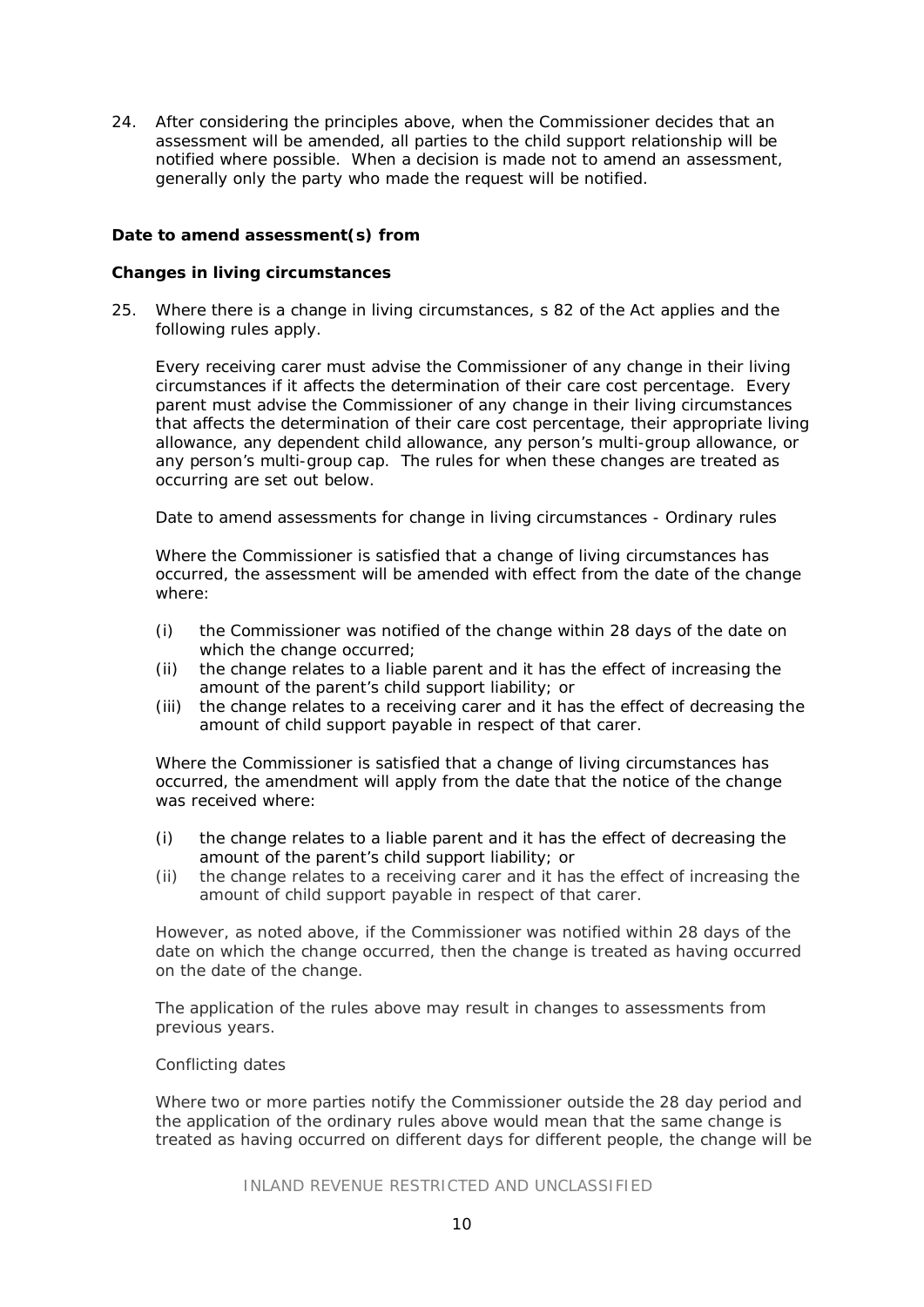effective for all parties from *the first date that notice was given to the Commissioner*.

Where at least one party notifies the Commissioner within 28 days of the event and at least one party notifies the Commissioner outside the 28 day period and the application of the ordinary rules above would mean that the same change is treated as having occurred on different days for different people, the change will be effective from *the date of the change*.

#### *Estimating taxable income*

26. Section 39 provides that where the Commissioner has requested certain income information to be provided and the person has failed to provide that information, the Commissioner may estimate the taxable income for that person and make an assessment on the basis of that estimate. If the Commissioner later ascertains the person's correct taxable income, the Commissioner is required to amend the formula assessment as if the newly ascertained amount is, and always has been, the person's taxable income.

#### *End of year reconciliations*

27. Where a parent or carer has estimated their income, an end-of-year reconciliation will be performed that may result in previous years' assessments being amended.

#### *General rules*

- 28. The words *as the Commissioner considers necessary* in s 87 indicate that it is for the Commissioner to determine when an amendment is required and to what extent. It follows that there will be situations where the Commissioner does not consider an amendment necessary or that a partial amendment would be appropriate.
- 29. When considering whether to amend an assessment, emotive considerations cannot be taken into account. The Child Support Act considers financial considerations and is not directly concerned with welfare issues; these are dealt with by other legislation.
- 30. For all decisions whether to amend an assessment, Inland Revenue will record notes in its internal system that set out the reasons for the decision.
- 31. If the Commissioner considers an amendment should be made, the extent to which assessments will be amended depends on the period in which the change or event occurred (and therefore the assessment that it affects). Where the change or event occurred in the current child support year, amendments will generally be made from the date that the particular change or event occurred.
- 32. Aside from the rules set out in [25]–[27] above, where the change or event affects assessments that are prior to the current child support year, amendments will generally be made from the start of the current year, and only the current year assessment will be amended. This is to ensure a consistent and impartial treatment to all child support customers, but is subject to the exceptions below.
	- (a) Exception 1: Cessation event. Where the liability to pay financial support has ended after one of the events outlined in ss 25, 62, or 71(c) or (d) has occurred, the assessment will be amended from the date that the cessation event took place unless, after considering the other principles listed above,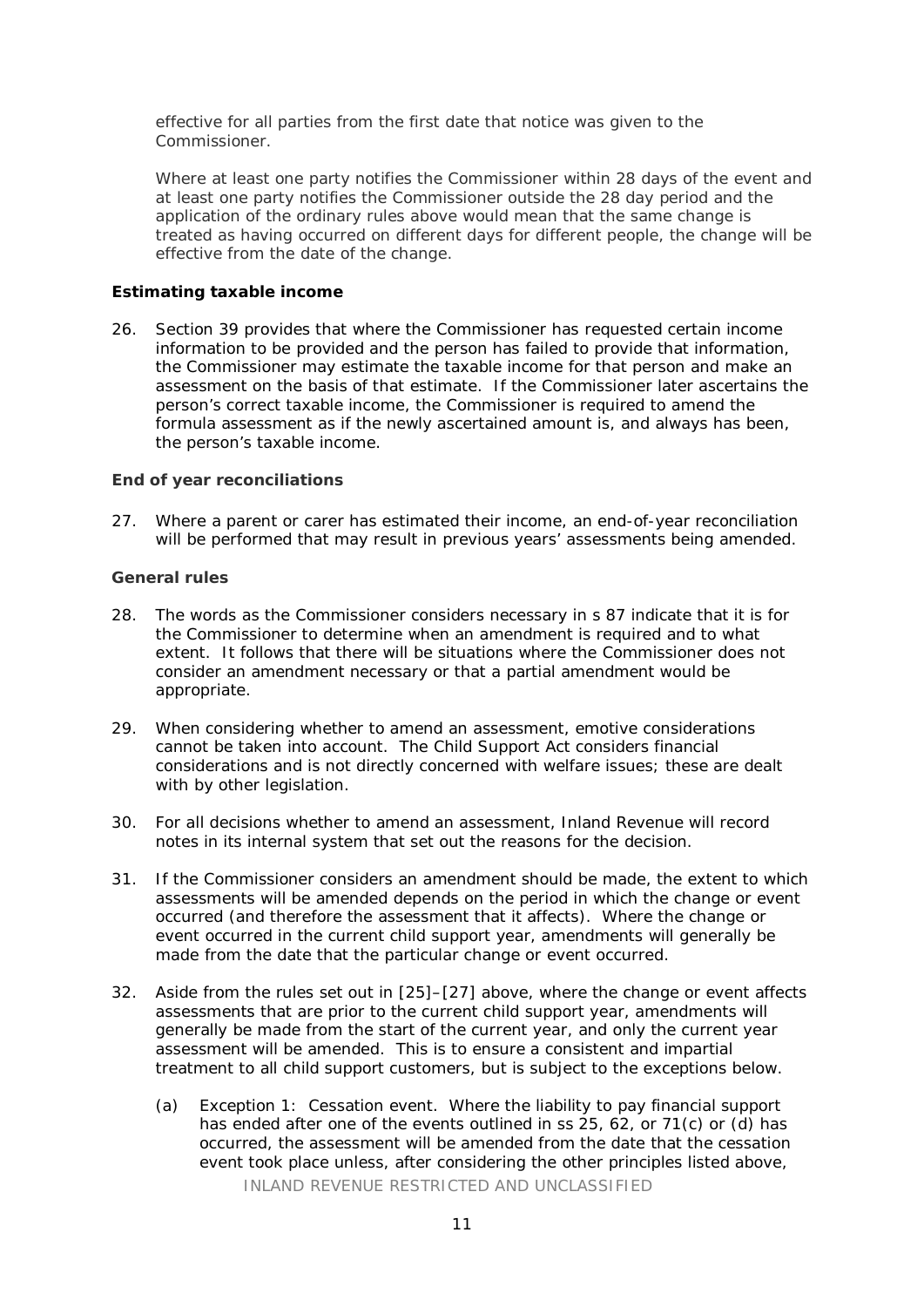there are overriding reasons to amend from a different date. However, where the assessment is at the minimum level and, with the amendment, would remain at the minimum level, then the assessment will only be amended from the start of the current child support year.

- (b) Exception 2: This exception applies if a change took place in a child support year up to and including the year ending 31 March 2015 and that change relates to a dependent child who was included in a living allowance and who has now turned 19. Unless there are exceptional circumstances that warrant a different date to be used, the assessment will be amended from the date the child turned 19. Inland Revenue considers that it is reasonable to expect that, where a child included in a living allowance turns 19, the parents should notify Inland Revenue. They should not benefit where they have failed to do so. However, where the assessment is at the minimum level and, with the amendment would remain at the minimum level, then the assessment will only be amended from the start of the current child support year.
- (c) Exception 3: Where there are exceptional or special circumstances that justify a different amendment date. The Commissioner would need a good reason to be satisfied that the circumstances are in fact exceptional to justify deviating from the ordinary process, and higher internal processes would need to be followed (eg, higher delegations, written submission required). One example of an exceptional circumstance is where there are multiple changes that affect the same assessment and, individually, not all the changes result in the same amendments or not from the same point in time.

This Standard Practice Statement is signed on 30 May 2016.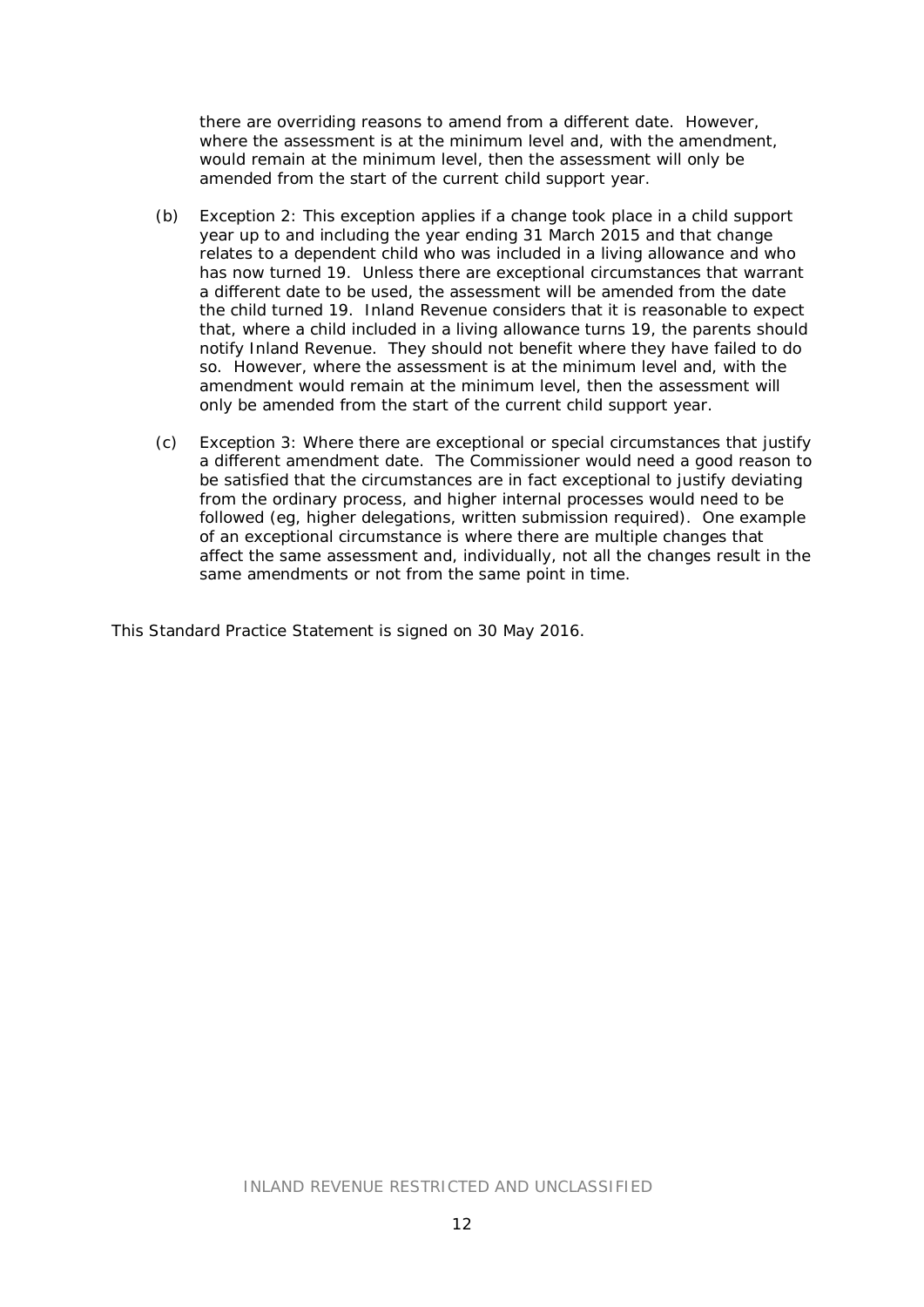# **APPENDIX: Selected sections of legislation**

## **Child Support Act 1991**

**Note: The following provisions may have changed since this SPS was published. For the most up-to-date legislation see www.legislation.govt.nz and search: "Child Support Act 1991".**

#### **Section 4: Objects**

The objects of this Act are—

- (a) to affirm the right of children to be maintained by their parents:
- (b) to affirm the obligation of parents to maintain their children:
- (c) [Repealed]
- (d) to provide that the level of financial support to be provided by parents for their children is to be determined according to their relative capacity to provide financial support and their relative levels of provision of care:
- (e) to ensure that parents with a like capacity to provide financial support for their children should provide like amounts of financial support:
- (f) to provide legislatively fixed standards in accordance with which the level of financial support to be provided by parents for their children should be determined:
- (fa) to affirm the right of carers who provide significant care to children to receive financial support in respect of those children from a parent or parents of the children:
- (g) to enable carers of children to receive support in respect of those children from parents without the need to resort to court proceedings:
- (h) to ensure that equity exists between parents and, where applicable, carers, in respect of the costs of supporting children:
- (i) to ensure that obligations to birth and adopted children are not extinguished by obligations to stepchildren:
- (j) to ensure that the costs to the State of providing an adequate level of financial support for children and their carers is offset by the collection of a fair contribution from liable parents:
- (k) to provide a system whereby child support and domestic maintenance payments can be collected by the Crown, and paid by the Crown to those entitled to the money.

#### **Section 25: When liability to pay child support ceases**

- (1) A liable parent ceases to be liable to pay child support in respect of a qualifying child under a formula assessment on the day before the date on which the child—
	- (a) ceases to be a qualifying child; or
	- (b) is adopted; or
	- (c) dies.
- (2) A liable parent ceases to be liable to pay child support under a formula assessment on the day the parent ceases to be a liable parent under [section 17,](http://www.legislation.govt.nz/act/public/1991/0142/latest/link.aspx?search=ts_act%40bill%40regulation%40deemedreg_Child+Support+Act+1991_resel_25_a&p=1&id=DLM253548%23DLM253548) or on the day before the date on which the parent—
	- (a) becomes a person who is none of the following:
		- (i) a New Zealand citizen: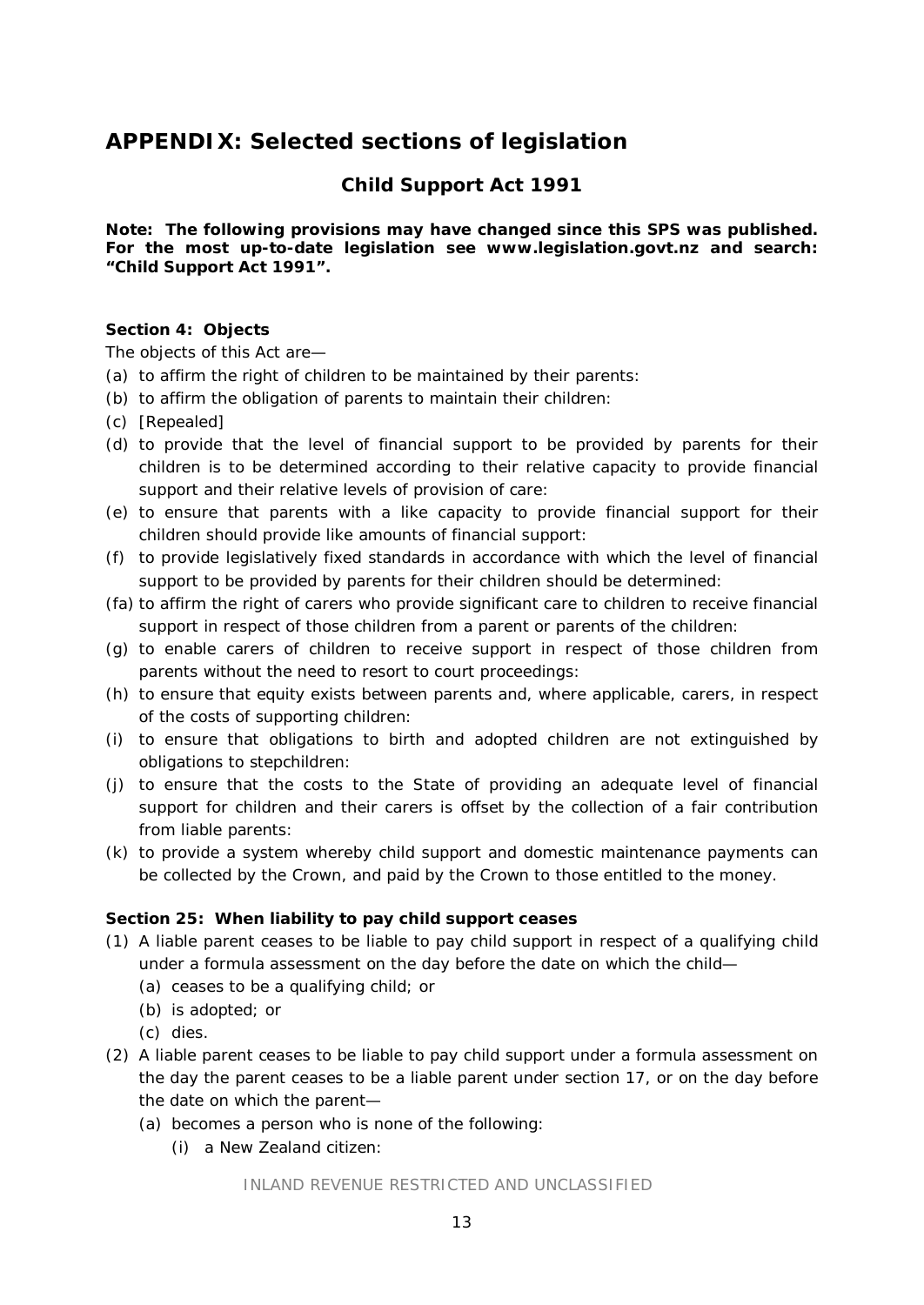- (ii) a person who is ordinarily resident in New Zealand:
- (iii) a person who is ordinarily resident in a country with which New Zealand has entered into a reciprocal agreement for the enforcement of child support; or
- (b) becomes a person from whom child support may not be sought in respect of the child by reason of [section 6\(2\);](http://www.legislation.govt.nz/act/public/1991/0142/latest/link.aspx?search=ts_act%40bill%40regulation%40deemedreg_Child+Support+Act+1991_resel_25_a&p=1&id=DLM253517%23DLM253517) or
- (c) dies.
- (3) A liable parent ceases to be liable to pay child support in respect of a particular receiving carer of a qualifying child under a formula assessment on the earliest of the following:
	- (a) if the receiving carer dies, on the earlier of the following:
		- (i) the 28th day after the date of death:
		- (ii) the day before the date on which a properly completed application for formula assessment is received by the Commissioner from a carer in place of the carer who has died:
	- (b) the day before the date on which the receiving carer ceases to provide at least 35% of ongoing daily care to the child:
	- (c) the day before the date on which the receiving carer starts to live, or resumes living, with the liable parent of the child in a marriage, civil union, or de facto relationship:
	- (d) in any case to which [section 8\(2\)](http://www.legislation.govt.nz/act/public/1991/0142/latest/link.aspx?search=ts_act%40bill%40regulation%40deemedreg_Child+Support+Act+1991_resel_25_a&p=1&id=DLM253527%23DLM253527) applies, the day before the date on which the carer ceases to be under a duty to make payments under [section](http://www.legislation.govt.nz/act/public/1991/0142/latest/link.aspx?search=ts_act%40bill%40regulation%40deemedreg_Child+Support+Act+1991_resel_25_a&p=1&id=DLM154316%23DLM154316) 363 of the Children, Young Persons, and Their Families Act 1989 in respect of the child:
	- (e) [Repealed]
	- (f) in a case where a voluntary agreement made in relation to the child between the liable parent and the carer is accepted by the Commissioner, the day before the date on which that voluntary agreement first applies, in accordance with [section](http://www.legislation.govt.nz/act/public/1991/0142/latest/link.aspx?search=ts_act%40bill%40regulation%40deemedreg_Child+Support+Act+1991_resel_25_a&p=1&id=DLM254096%23DLM254096)  [59.](http://www.legislation.govt.nz/act/public/1991/0142/latest/link.aspx?search=ts_act%40bill%40regulation%40deemedreg_Child+Support+Act+1991_resel_25_a&p=1&id=DLM254096%23DLM254096)
- (4) Subsection (5) applies if the Commissioner accepts an election under section 27 to end a formula assessment as it applies in respect of a qualifying child.
- (5) A liable parent ceases to be liable to pay child support in respect of the qualifying child under the formula assessment on –
	- (a) the day on which the Commissioner received the notice of election; or
	- (b) if the notice of election specified a later day on which the formula assessment as it applies in respect of the qualifying child is to end, that later day.

#### **Section 39: Position where taxable income not readily ascertainable**

- (1) Where—
	- (a) the Commissioner is unable to readily ascertain a person's taxable income for the last relevant tax year; and
	- (b) the Commissioner has requested or required that person—
		- (i) to supply a return of income for the last relevant tax year; or
		- (ii) to supply an estimate of income for the last relevant tax year; or
		- (iii) to supply an estimate of the income expected to be derived in the child support year; or
		- (iv) to give information (whether orally or in writing), or to produce a document,—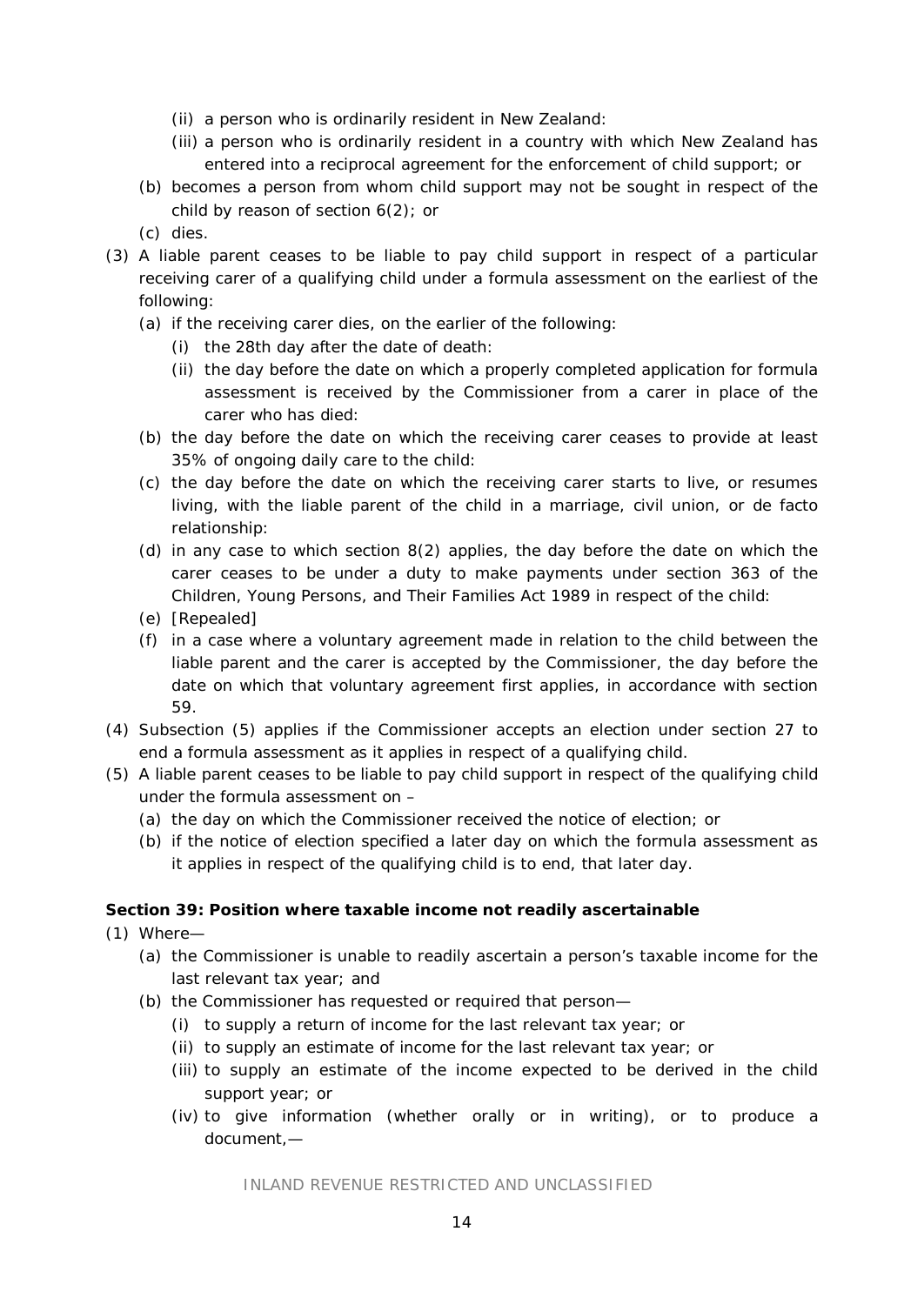(whether the requirement was made under this Act, or under the Income Tax Act 1976 or the [Tax Administration Act 1994](http://legislation.govt.nz/act/public/1991/0142/latest/link.aspx?search=sw_096be8ed811280f7_._25_se&p=1&id=DLM348342) or otherwise) for the purposes of ascertaining that taxable income; and

- (c) the person has refused or failed to comply with the request or requirement,—
- the Commissioner may, in making a formula assessment, estimate the taxable income derived by that person in the last relevant tax year.
- (2) [Repealed]
- (3) If—
	- (a) the Commissioner has applied subsection (1) in making a formula assessment; and
	- (b) the Commissioner subsequently ascertains the person's taxable income for the last relevant tax year (whether or not an assessment has been made under the Income Tax Act 1976 or the [Tax Administration Act 1994](http://legislation.govt.nz/act/public/1991/0142/latest/link.aspx?search=sw_096be8ed811280f7_._25_se&p=1&id=DLM348342) in respect of that year),—

the Commissioner shall, as soon as practicable, amend the formula assessment on the basis that the person's taxable income for the last relevant tax year is, and has always been, the subsequently ascertained taxable income.

#### **Section 62: When payments under voluntary agreement cease to be payable**

- (1) A party to a voluntary agreement that has been accepted by the Commissioner under this Act shall cease to be liable under this Act to make payments under the agreement from whichever is the earliest of the following days:
	- (a) in relation to an agreement for the payment of child support in respect of a qualifying child to a carer of the child,—
		- (i) the day that the agreement expires:
		- (ii) the day before the day on which the liable parent would cease to be liable to pay child support in respect of that child under [section 25:](http://www.legislation.govt.nz/act/public/1991/0142/latest/link.aspx?search=ts_act%40bill%40regulation%40deemedreg_Child+Support+Act+1991_resel_25_a&p=1&id=DLM253561%23DLM253561)
		- (iii) the day before the day on which the agreement ceases to qualify for acceptance by the Commissioner in terms of [section 48:](http://www.legislation.govt.nz/act/public/1991/0142/latest/link.aspx?search=ts_act%40bill%40regulation%40deemedreg_Child+Support+Act+1991_resel_25_a&p=1&id=DLM254078%23DLM254078)
		- (iv) the day before the day on which a notice of election under [section 64](http://www.legislation.govt.nz/act/public/1991/0142/latest/link.aspx?search=ts_act%40bill%40regulation%40deemedreg_Child+Support+Act+1991_resel_25_a&p=1&id=DLM254311%23DLM254311) takes effect:
	- (b) in relation to an agreement for the payment of domestic maintenance—
		- (i) the day that the agreement expires:
		- (ii) the day before either party to the agreement becomes a person who is neither a New Zealand citizen nor a person who is ordinarily resident in New Zealand:
		- (iii) the day before the day on which a notice of election under [section 64](http://www.legislation.govt.nz/act/public/1991/0142/latest/link.aspx?search=ts_act%40bill%40regulation%40deemedreg_Child+Support+Act+1991_resel_25_a&p=1&id=DLM254311%23DLM254311) takes effect:
		- (iv) the day before the day either party dies.
- (2) Nothing in this section affects the contractual liability of any party to a voluntary agreement.

#### **Section 70: Election that Commissioner is not to enforce order**

- (1) The person to whom any money is payable in accordance with any order to which this Part applies may, by written notice given to the Commissioner, elect that the order be one to which this Part does not apply.
- (2) The notice must be—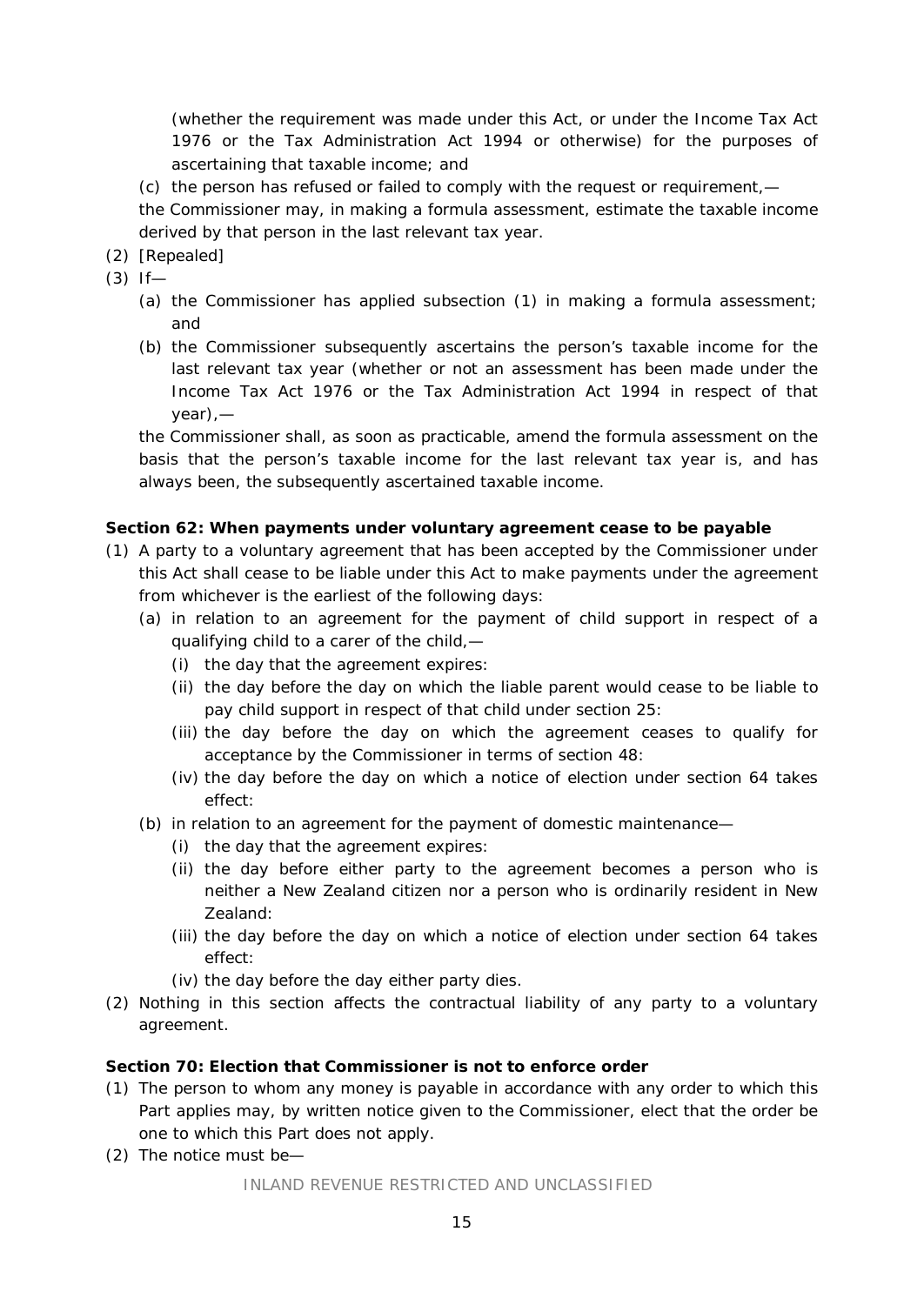- (a) in the appropriate approved form; and
- (b) verified as required in the form of notice; and
- (c) accompanied by such documents (if any) as are required by the form of notice to accompany the notice.
- (3) If any such election is made,—
	- (a) nothing in this Part or any other provision of this Act shall apply to any money that becomes payable in accordance with the order after the date of the election; and
	- (b) any money payable in accordance with the order after the date of the election may, without prejudice to any mode of recovery, be enforceable in the same manner as a judgment given by the District Court in civil proceedings.
- (4) An election made under subsection (1) shall be irrevocable.

## **Section 71: Period for which money payable under this Act**

Any money payable under this Act in accordance with an order to which this Part applies is payable in relation to the days in the period commencing on the later of—

- (a) 1 July 1992; and
- (b) the day on which the order comes into force,—

and ending with the earlier of the following days:

- (c) the day on which the order ceases to be in force; and
- (d) the day on which an election made under [section 70](http://legislation.govt.nz/act/public/1991/0142/latest/link.aspx?id=DLM254328%23DLM254328) takes effect.

## **Section 82: Parents and receiving carers to advise Commissioner of changes**

- (1) For the purpose of enabling the Commissioner to make or amend a calculation of child support payable in respect of a child in any child support year under a formula assessment, every parent and every receiving carer of the child must advise the Commissioner of any change in the parent's or carer's living circumstances occurring during the child support year that affects, or may affect, any of the following:
	- (a) in relation to parents and non-parent carers, the determination of the person's care cost percentage:
	- (b) in relation only to parents, the following:
		- (i) the person's appropriate living allowance:
		- (ii) the application or calculation of any dependent child allowance (if any):
		- (iii) the application or calculation of any person's multi-group allowance (if any):
		- (iv) the application or calculation of any person's multi-group cap (if applicable).
- (2) If the Commissioner is satisfied that a relevant change of living circumstances has occurred, the change is to be treated as having occurred—
	- (a) on the date on which the change occurred, in any of the following cases:
		- (i) in relation to a liable parent, where the change has the effect of increasing the amount of the parent's child support liability:
		- (ii) in relation to a receiving carer, where the change has the effect of decreasing the amount of child support payable in respect of that carer:
		- (iii) where notice of the change is received by the Commissioner within 28 days after the date on which the change occurred; or
	- (b) on the date on which the Commissioner receives notice of the change, in either of the following cases (unless paragraph (a)(iii) applies):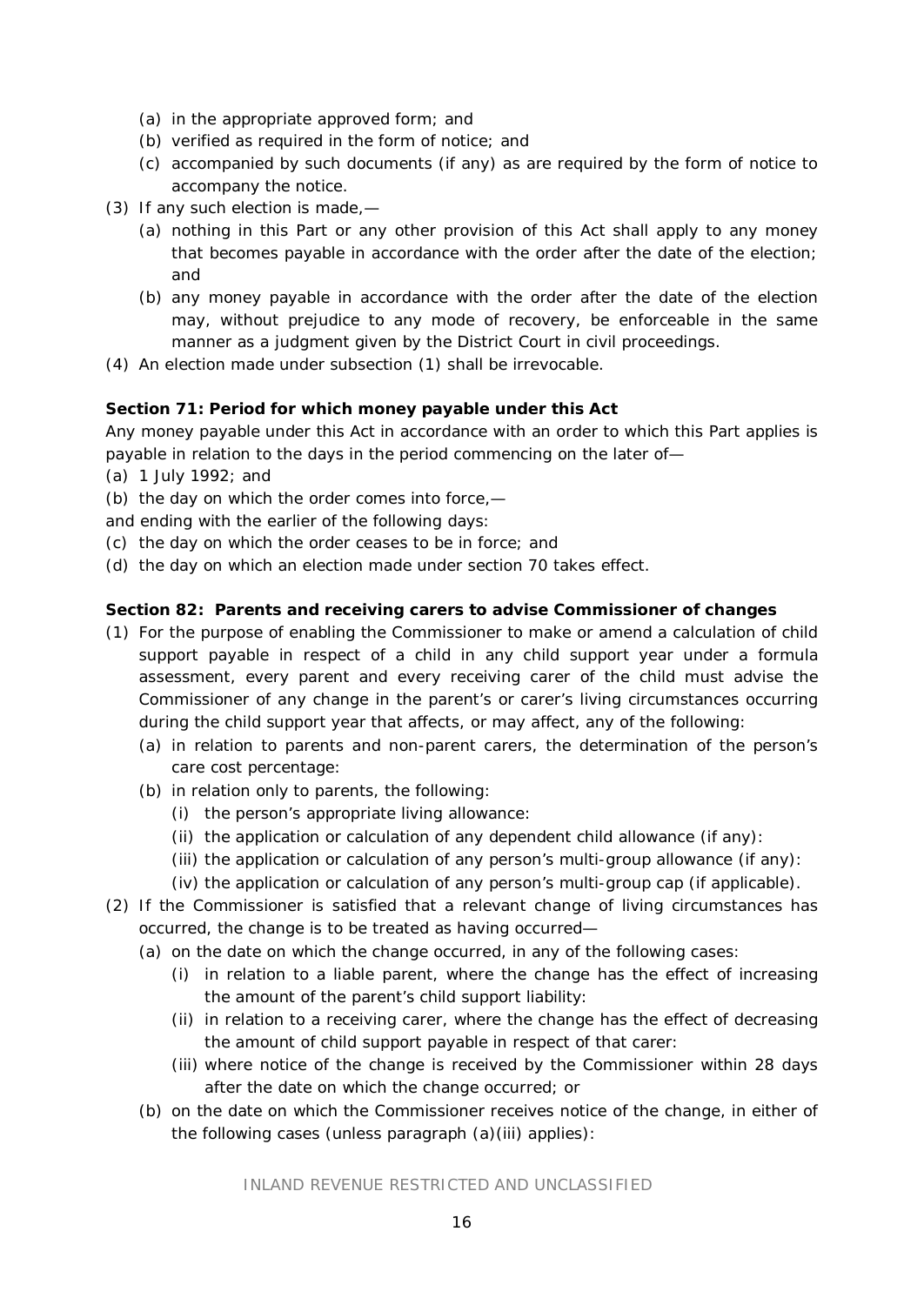- (i) in relation to a liable parent, where the change has the effect of decreasing the amount of the parent's child support liability:
- (ii) in relation to a receiving carer, where the change has the effect of increasing the amount of child support payable in respect of that carer.
- (3) Every notification of a change must be accompanied by such documentation as the Commissioner requires.
- (4) The Commissioner may disregard subsection (2), and may determine the date on which a particular change in living circumstances is to be treated as having occurred, in any case where 2 or more people give notice under this section relating to the same change, and the application of subsection (2) would result in the same change having to be treated as having occurred on different days in relation to different people.

## **Section 86: Commissioner to give effect to changed circumstances**

- (1) Where child support is payable in respect of a qualifying child and the Commissioner is notified, or otherwise becomes aware,—
	- (a) that the liability of a liable parent to pay child support to a carer in respect of the child has ceased in accordance with [section 25](http://www.legislation.govt.nz/act/public/1991/0142/latest/link.aspx?search=ts_act%40bill%40regulation%40deemedreg_Child+Support+Act+1991_resel_25_a&p=1&id=DLM253561%23DLM253561) or [62;](http://www.legislation.govt.nz/act/public/1991/0142/latest/link.aspx?search=ts_act%40bill%40regulation%40deemedreg_Child+Support+Act+1991_resel_25_a&p=1&id=DLM254306%23DLM254306) or
	- (b) that an event or change of circumstances has occurred that alters the respective liability or entitlement of any parent or carer of the qualifying child,—

the Commissioner shall, as soon as practicable, take such action as is necessary to take account of the event or change in circumstances (whether by amending any assessment or otherwise).

- (2) Where domestic maintenance is payable by a liable spouse or partner under a voluntary agreement or an order of the court and either—
	- (a) payment is to cease, or the rate of payment is to reduce, on a particular day in accordance with that agreement or order; or
	- (b) the Commissioner is notified, or otherwise becomes aware,—
		- (i) of the death of either party to the agreement; or
		- (ii) that an event or change of circumstances has occurred that affects the annual rate at which domestic maintenance is payable under this Act,—

the Commissioner shall, as soon as practicable, take such action as is necessary to take account of the event or change in circumstances (whether by amending any assessment or otherwise).

(3) Nothing in subsection (1) or subsection (2) is to be taken to prevent the Commissioner from taking such action as the Commissioner considers appropriate to take account of the likely occurrence of an event or change of circumstances of which the Commissioner is notified or otherwise becomes aware (whether by amending any assessment or otherwise).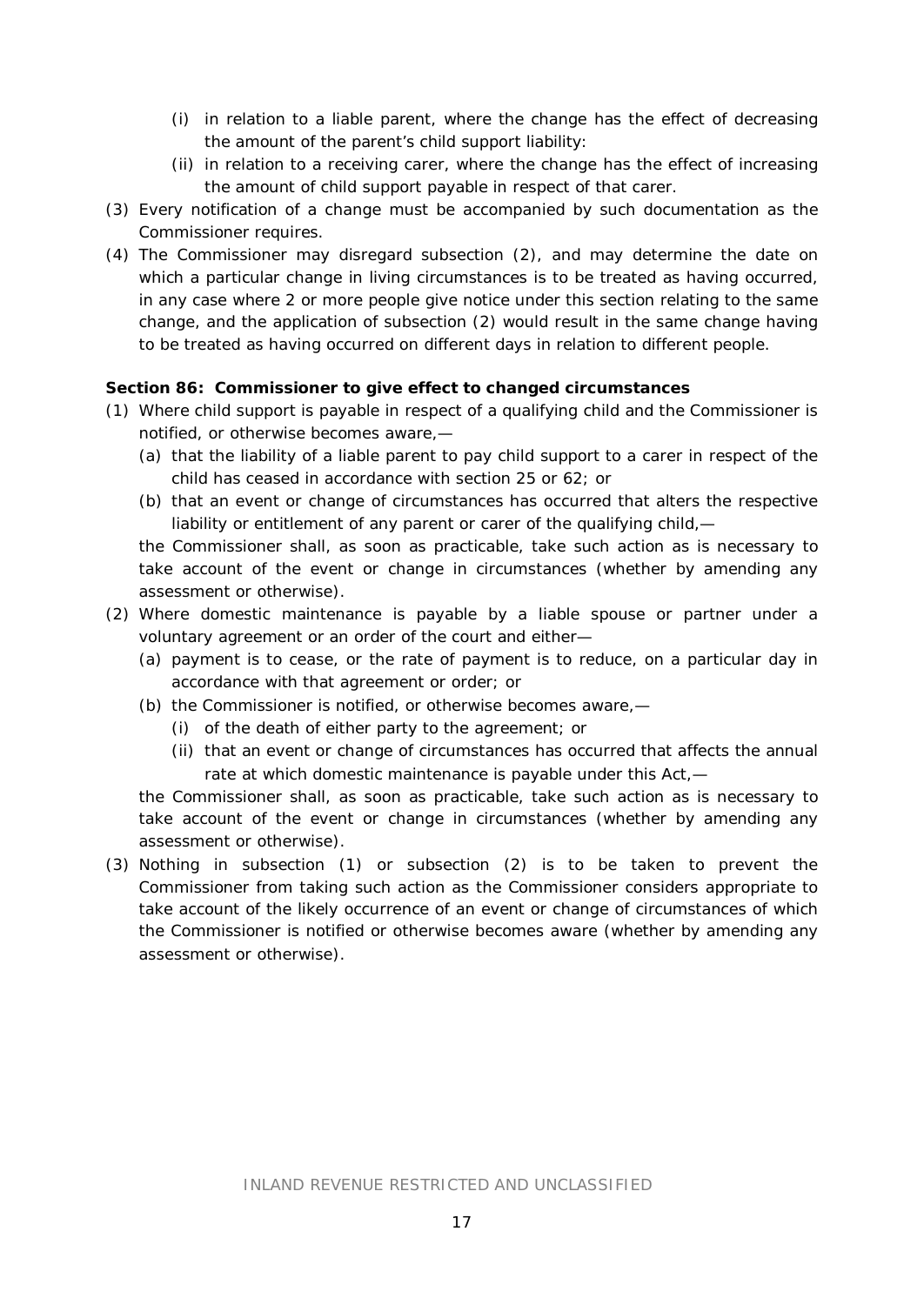#### **Section 87: Amendment of assessments**

- (1) The Commissioner may, at any time, amend any assessment by making such alterations and additions as the Commissioner considers necessary to give effect to this Act.
- (2) Subsection (1) has effect despite the fact that—
	- (a) child support or, as the case may be, domestic maintenance has been paid under the assessment; or
	- (b) the child support year, or the part of the child support year, to which the assessment relates has ended; or
	- (c) proceedings are pending in a court having jurisdiction under this Act against or in relation to the assessment.
- (3) Without limiting subsection (1), the Commissioner may amend any assessment for the purpose of—
	- (a) correcting any error or mistake (whether or not made by the Commissioner); or
	- (b) correcting the effect of any false or misleading statement made to the Commissioner; or
	- (c) giving effect to the happening of an event or change of circumstances to which the provisions of [section 86](http://www.legislation.govt.nz/act/public/1991/0142/latest/link.aspx?search=ts_act%40bill%40regulation%40deemedreg_Child+Support+Act+1991_resel_25_a&p=1&id=DLM254398%23DLM254398) apply; or
	- (d) giving effect to a formula assessment of child support by the Commissioner; or
	- (da) giving effect to [Part 5A;](http://www.legislation.govt.nz/act/public/1991/0142/latest/link.aspx?search=ts_act%40bill%40regulation%40deemedreg_Child+Support+Act+1991_resel_25_a&p=1&id=DLM254712%23DLM254712) or
	- (e) giving effect to the acceptance of a voluntary agreement by the Commissioner; or
	- (ea) giving effect to a determination of the Commissioner under [Part 6A](http://www.legislation.govt.nz/act/public/1991/0142/latest/link.aspx?search=ts_act%40bill%40regulation%40deemedreg_Child+Support+Act+1991_resel_25_a&p=1&id=DLM255138%23DLM255138) or [6B;](http://www.legislation.govt.nz/act/public/1991/0142/latest/link.aspx?search=ts_act%40bill%40regulation%40deemedreg_Child+Support+Act+1991_resel_25_a&p=1&id=DLM255179%23DLM255179) or
	- (f) giving effect to a decision or order of a court under [Part 7.](http://www.legislation.govt.nz/act/public/1991/0142/latest/link.aspx?search=ts_act%40bill%40regulation%40deemedreg_Child+Support+Act+1991_resel_25_a&p=1&id=DLM255315%23DLM255315)
- (4) Where a provision of this Act expressly authorises the Commissioner to amend an assessment, that provision does not by implication limit the power of the Commissioner (whether under this section or otherwise) to amend the assessment.
- (5) Except as otherwise expressly provided in this Act, every amended assessment is to be taken to be an assessment for all the purposes of this Act.
- (6) In any case where—
	- (a) child support or domestic maintenance payable under an amended assessment is increased after the due date; and
	- (b) the Commissioner is satisfied that the matter giving rise to the increase did not result from any neglect or default by the person who is required to pay that child support or that domestic maintenance under the amended assessment,—
	- that person—
	- (c) shall pay by the due date the amount that would have been payable if the increase had not taken effect; and
	- (d) shall pay the amount of the increase within 30 days after the date of the amended assessment,—

and the Commissioner shall fix that date as the new due date for payment.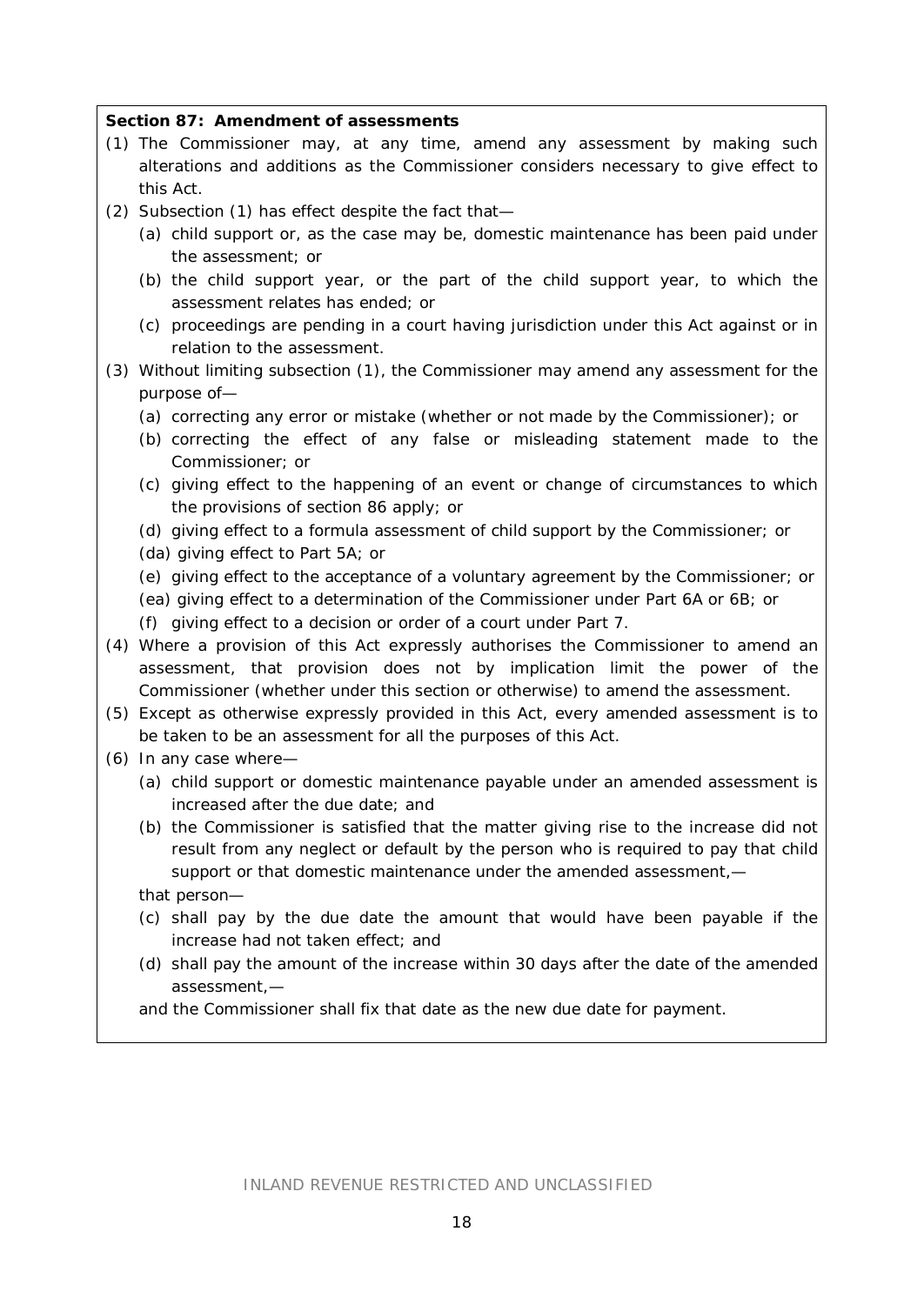#### **Section 208: Offences**

Every person commits an offence against this Act who—

- (a) fails to notify the Commissioner, as required by [section 89ZC,](http://legislation.govt.nz/act/public/1991/0142/latest/link.aspx?id=DLM255114%23DLM255114) of the matters referred to in that section; or
- (b) fails to notify the Commissioner, as required by [section 82,](http://legislation.govt.nz/act/public/1991/0142/latest/link.aspx?id=DLM254391%23DLM254391) of changes in living circumstances; or
- (c) makes a deduction that contravenes [section 165;](http://legislation.govt.nz/act/public/1991/0142/latest/link.aspx?id=DLM256577%23DLM256577) or
- (d) [Repealed]
- (e) fails to notify the Commissioner, as required by [section 239\(1\),](http://legislation.govt.nz/act/public/1991/0142/latest/link.aspx?id=DLM257365%23DLM257365) of any change to that person's address; or
- (f) fails to comply with any requirement of the Commissioner pursuant to [section](http://legislation.govt.nz/act/public/1991/0142/latest/link.aspx?id=DLM257365%23DLM257365)  [239\(2\);](http://legislation.govt.nz/act/public/1991/0142/latest/link.aspx?id=DLM257365%23DLM257365) or
- (g) provides any false document or any false statement or any false declaration or gives any false information, knowing it to be false, or being reckless as to whether it was false, or intentionally misleads or attempts to mislead the Commissioner or any other officer of the Inland Revenue Department in relation to any matter under this Act; or
- (h) knowingly falsifies any records required to be kept under this Act; or
- (i) obstructs any officer of the Inland Revenue Department acting in the discharge of that officer's duties or in the exercise of that officer's powers under this Act; or
- (j) aids, abets, incites, or conspires with any person to commit any offence against this Act or against any regulation made under this Act.

#### **Section 240: Secrecy**

(1) For the purposes of this section,—

(2) For the purposes of the [Tax Administration Act 1994,](http://legislation.govt.nz/act/public/1991/0142/latest/link.aspx?id=DLM348342) the following communications shall be deemed to be communications of matters made for the purpose of carrying into effect the provisions of this Act:

- (a) the communication of such information as is necessary for the purpose of any prosecution under any Act of the Parliament of New Zealand or under the law of any country or territory outside New Zealand, or such information as the Commissioner considers desirable for the purpose of any investigation into any suspected offence being a prosecution or, as the case may be, an investigation in relation to—
	- (i) any threat made by a liable parent against the welfare of any carer of any child of that person or the welfare of that child; or
	- (ii) any threat made by a liable spouse or partner against the welfare of the person to whom the liable spouse or partner is required to make payments under this Act; or
	- (iii) any threat made by a liable person against the welfare of an officer of the Inland Revenue Department:
- (b) the communication, to the person who, in relation to any liable person and to any financial support payable by the liable person under this Act, is the payee, of such information as the Commissioner considers desirable for the purpose of informing that person of the amount of any such financial support that is in arrear and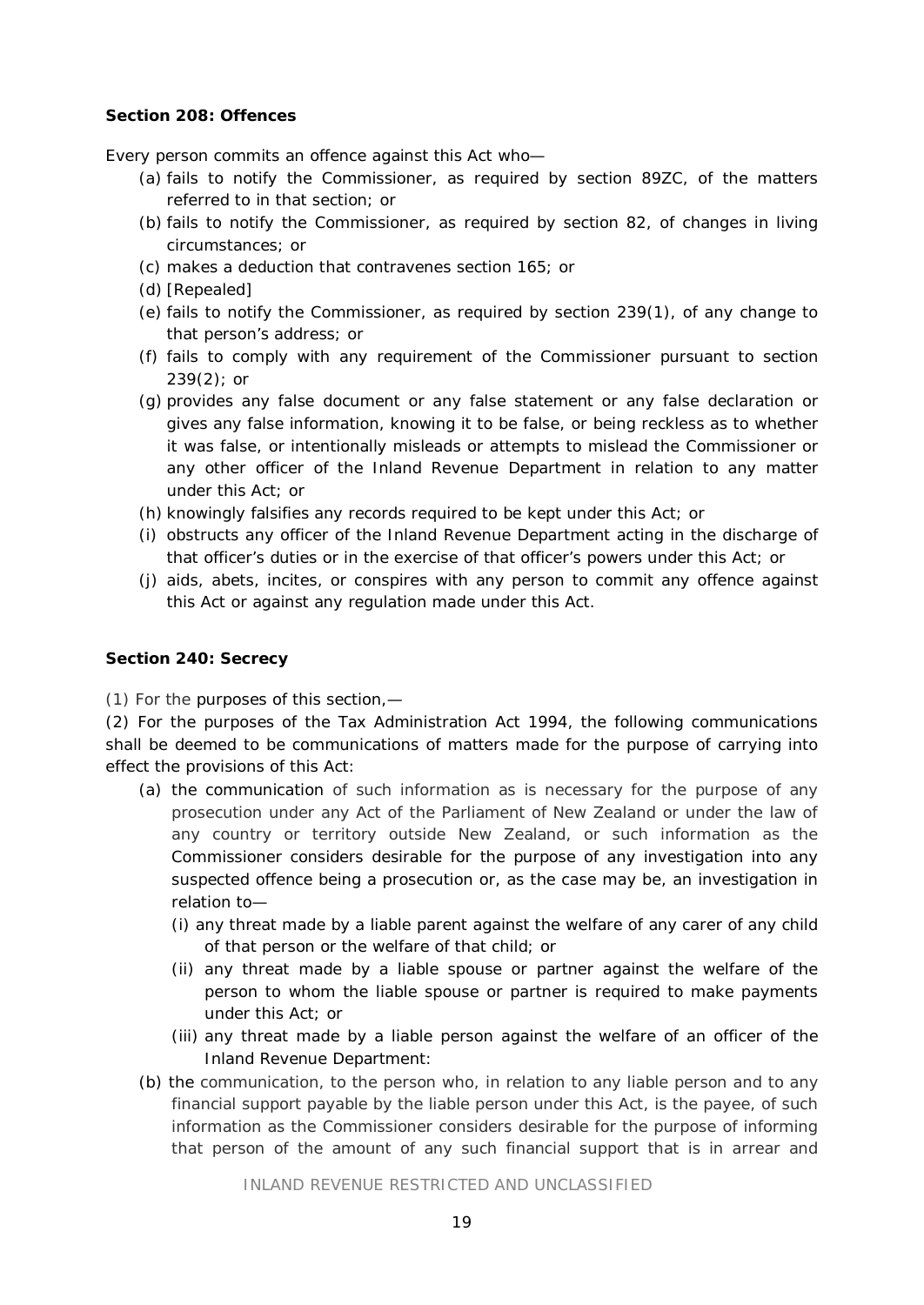unpaid by the liable person and the enforcement actions that have been taken or are proposed for the purpose of securing payment of that amount:

- (ba) the communication from time to time, to the person who, in relation to any liable person and to any financial support payable by the liable person under this Act, is the payee, of such information as the Commissioner considers desirable for the purpose of informing that person, in relation to any period, of the amount of any such financial support that has been paid by the liable person for or during that period, and the date or dates on which the payment or payments have been made:
- (c) the communication, to the chief executive of the department for the time being responsible for the administration of the [Social Security Act 1964](http://legislation.govt.nz/act/public/1991/0142/latest/link.aspx?id=DLM359106) or any officer of that department authorised in that behalf, of information for the purpose of—
	- (i) carrying into effect the provisions of this Act; or
	- (ii) carrying into effect the provisions of [section 70A](http://legislation.govt.nz/act/public/1991/0142/latest/link.aspx?id=DLM363583%23DLM363583) of the Social Security Act 1964:
	- (iii) [Repealed]
- (d) the communication, to the chief executive of the department for the time being responsible for the administration of the [Social Security Act](http://legislation.govt.nz/act/public/1991/0142/latest/link.aspx?id=DLM359106) 1964 or any officer of that department authorised in that behalf or the General Manager of Veterans' Affairs New Zealand, of information relating to the amount of financial support paid by the Commissioner pursuant to [Part 9](http://legislation.govt.nz/act/public/1991/0142/latest/link.aspx?id=DLM256501%23DLM256501) of this Act to any person whose income is required to be determined for the purposes of the Social Security Act 1964 or the [Social Welfare \(Reciprocity Agreements, and New Zealand Artificial](http://legislation.govt.nz/act/public/1991/0142/latest/link.aspx?id=DLM203578)  [Limb Service\) Act 1990](http://legislation.govt.nz/act/public/1991/0142/latest/link.aspx?id=DLM203578) or [Part 6](http://legislation.govt.nz/act/public/1991/0142/latest/link.aspx?id=DLM5537987%23DLM5537987) of the Veterans' Support Act 2014 or the [New](http://legislation.govt.nz/act/public/1991/0142/latest/link.aspx?id=DLM113923)  [Zealand Superannuation and Retirement Income Act 2001:](http://legislation.govt.nz/act/public/1991/0142/latest/link.aspx?id=DLM113923)
- (db) the communication, to the Chief Executive of the Ministry of Justice or any officer of the Ministry of Justice authorised in that behalf, of information for the purpose of carrying into effect [subpart 4](http://legislation.govt.nz/act/public/1991/0142/latest/link.aspx?id=DLM254798%23DLM254798) of Part 5A:
- (dc)the communication, to the Commissioner of Police or any Police employee authorised in that behalf, of information for the purpose of carrying into effect [subpart 4](http://legislation.govt.nz/act/public/1991/0142/latest/link.aspx?id=DLM254798%23DLM254798) of Part 5A:
- (e) the communication, to the Chief Executive of the Ministry of Justice or any officer of the Ministry of Justice authorised in that behalf, of information for the purposes  $of$ —
	- (i) the enforcement outside New Zealand of—
		- (A) child support liabilities; or
		- (B) maintenance liabilities,—
	- that arose under this Act or under the [Family Proceedings Act 1980;](http://legislation.govt.nz/act/public/1991/0142/latest/link.aspx?id=DLM39722) or
	- (ii) the enforcement within New Zealand of child support or maintenance liabilities that arose under the law of a foreign country.
- (3) Any person to whom this section applies—
	- (a) shall, if and when required by the Commissioner to do so, certify in the manner prescribed in subsection (5) that he or she has been shown, has read, and has understood the provisions of this section; and
	- (b) thereafter shall be bound to maintain and aid in maintaining the secrecy of all matters relating to the Inland Revenue Acts, including all Acts (whether repealed or not) at any time administered by or in the Inland Revenue Department or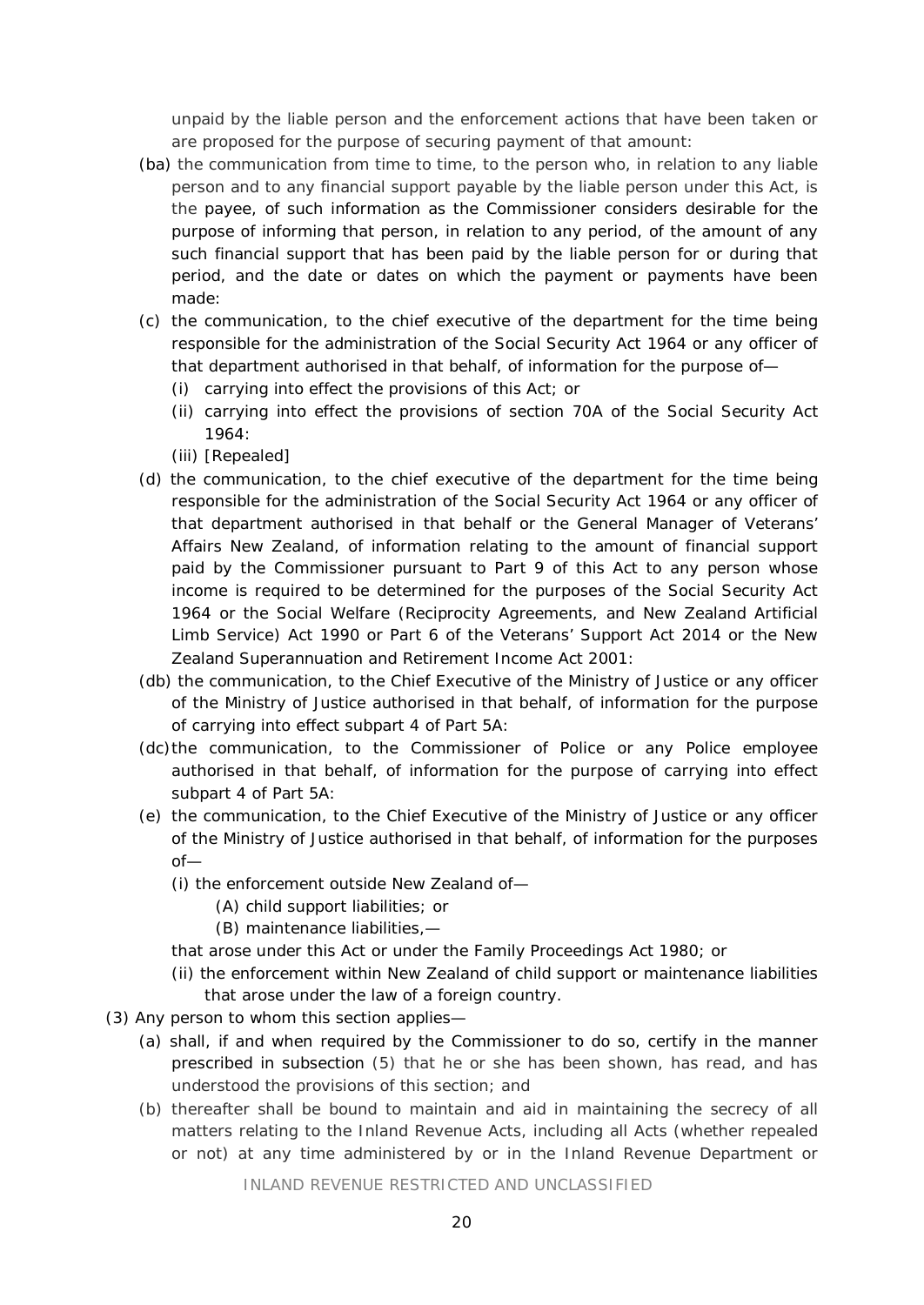relating to such other functions as may from time to time be, or have been, lawfully conferred on the Commissioner which come to his or her knowledge; and

(c) shall not at any time communicate such matters to any person except for any purpose or purposes for which the Commissioner authorises such disclosure and to the extent that the Commissioner authorises such disclosure.

(4) Without limiting the generality of subsection (3), it is hereby declared that no person to whom this section applies shall be required to produce in any court or tribunal any book or document, or to divulge or communicate to any court or tribunal any matter or thing which that person may acquire or have access to or be given by way of information to which this section applies.

(5) The certificate referred to in subsection (3) shall be given in the form prescribed by the Commissioner, and shall include the full name, address, and signature of the person giving the certificate and the date on which the certificate is given.

- (6) The certificate referred to in subsection (3) and subsection (5) shall,—
	- (a) where it is given by any persons referred to in paragraph (c) or paragraph (d) of subsection (2), be kept by the department for the time being responsible for the administration of the [Social Security Act 1964](http://legislation.govt.nz/act/public/1991/0142/latest/link.aspx?id=DLM359106) as a permanent record; and
	- (b) where it is given by any persons referred to in subsection  $(2)(db)$  or  $(e)$ , be kept by the Ministry of Justice as a permanent record; or
	- (bb) if it is given by any persons referred to in subsection  $(2)(dc)$ , be kept by the New Zealand Police as a permanent record; or
	- (c) where it is given by any other person referred to in subsection (2), be kept by the Inland Revenue Department as a permanent record.

(7) Every person to whom this section applies who knowingly acts in contravention of any provision of this section commits an offence against this section and is liable on conviction to imprisonment for a term not exceeding 6 months or to a fine not exceeding \$15,000.

(8) Notwithstanding anything in any other Act, nothing shall prevent the Commissioner or any officer of the Inland Revenue Department from—

- (a) using information obtained under this Act for the purposes of carrying into effect the provisions of any of the Inland Revenue Acts; or
- (b) using information obtained under any of the Inland Revenue Acts for the purposes of carrying into effect the provisions of this Act.

(9) [Sections 81 to 87](http://legislation.govt.nz/act/public/1991/0142/latest/link.aspx?id=DLM352409%23DLM352409) of the Tax Administration Act 1994 shall not prevent officers of the Inland Revenue Department from advising persons who potentially are liable persons of the amount of child support that is likely to be payable by that person, based on the income of that person.

(10) No obligation as to secrecy or other restriction upon the disclosure of information imposed by any enactment or otherwise shall prevent the chief executive of the department for the time being responsible for the administration of the [Social Security Act](http://legislation.govt.nz/act/public/1991/0142/latest/link.aspx?id=DLM359106)  [1964](http://legislation.govt.nz/act/public/1991/0142/latest/link.aspx?id=DLM359106) or any officer of that department authorised in that behalf from disclosing to the Commissioner—

- (a) information obtained for any purpose and which is required to be disclosed by the persons authorised by this subsection for the purposes of carrying into effect the provisions of this Act:
- (b) information held in relation to any person who is required to make liable parent contributions assessed under the [Social Security Act 1964:](http://legislation.govt.nz/act/public/1991/0142/latest/link.aspx?id=DLM359106)